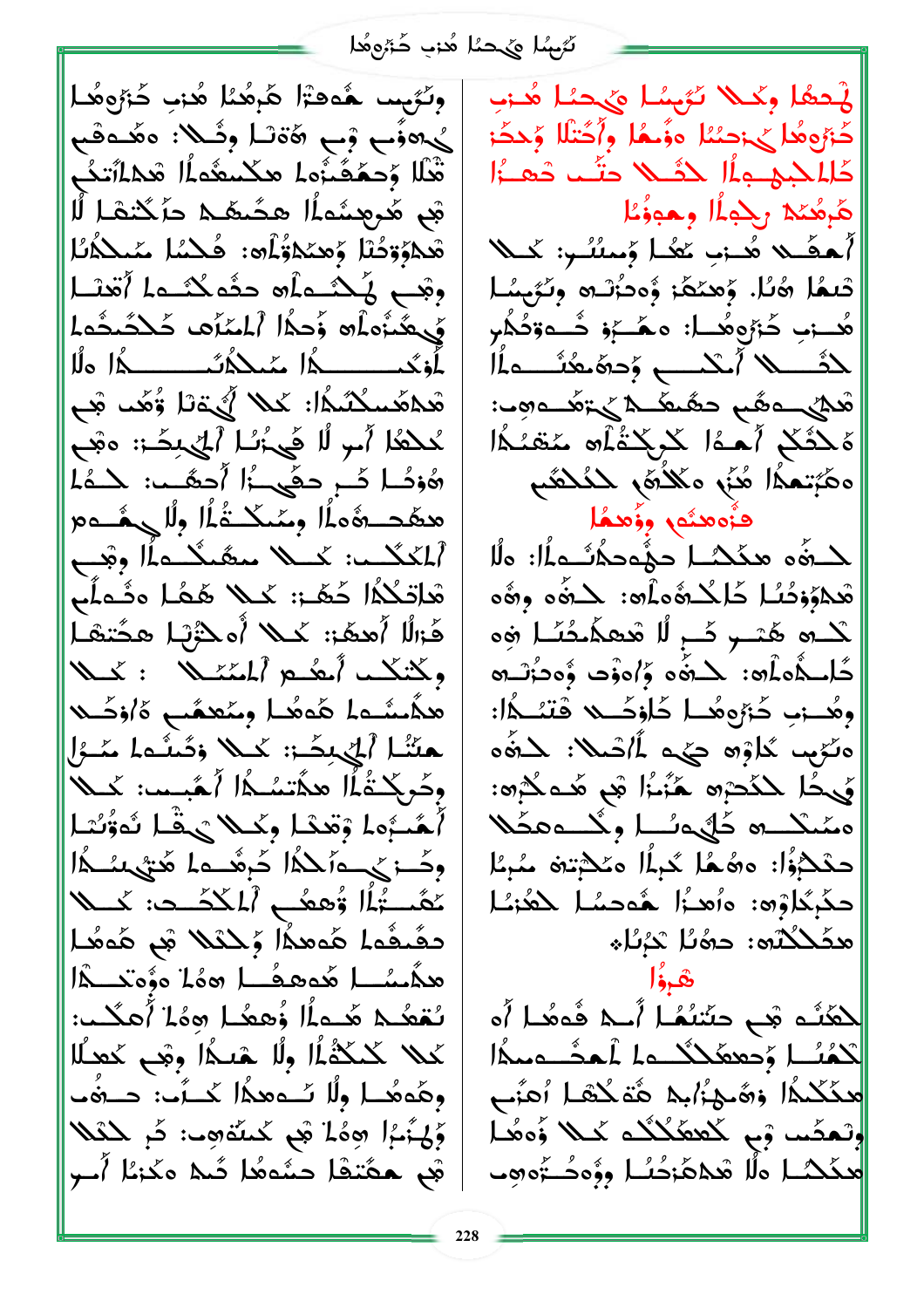المُومُ في المصرِّرة المُومَّة

وِقْدْمَكْݣُمْبِ: مِيُتَمْمَ أَوْهِمُحَوْبٍ: ههَٰنُـا وِهْدُفَدْسَـى: عَثْنَفَـٮ أُجَنُـٰا وقداهُمهُب: أُتْزِلْـا وقددتَتْهُم حتَّـت وِتْعَمْلُوْكُمْ: رَْحَظْظُ وِتْعَمْلُحَنَّى: هَٰحَتُّ هُد/ُت وِهْدُكُرِوْٓٔ ۚ مَٰلِّكُۖ وَهُدُوۡكُـٰبٌ: أَقِيمُ مَا أَهْمَا مَنْ أَسْرَبَ مَنْ مَنْ أَسْرِيَةٍ لِلْمَرْجَعَةِ مِنْ أَسْرِيقَ أَحْسَنَةٍ مِنْ كَــــبِلَما كَــــــمِ كَثْبَتــــفَ وَكِبُودُنْتـــمِ حكْمحْسُــكُا هَحُرمُــــتُمُّا دُرْسُــكُا هنعــتْ ا حُحْسُــمْ هَٰــلاً وِؤْمِسُــل هَبُسُــل لْحُمْلُه هَٰدِيهَا: لَكُمْ لُمُّعَضُو تُوَّسِت هُوعْزَا هُنِب كُرْوَهُا أُوْوُدِلًا مَمُدَّمَدًا وَحسُل هسُــوهُـره حَمِــلا هُـوحُـــل لُل ھْلۇھلگىلا: گىر ئى؎كىر ئۇسىم هُـهِـدْا هُــزبِ خُرْوِهُــا: خَـــــــمْ رُوحُــا وثَكْةِ هُبُمُّماًا: وَحْمَٰا هِعْنُنُوَاْ وَحسَّىكَـةُـاْلِـــمعَتَّتَــا ٱلْمَكَـــكِ: كُـــو لْمَحَٰىبِ نَرۡمِـٮ ـمُـۡمَقۡۃٖا ۚ حَہُمۡا مُـٰٓنِبِ حَرَّوهُمْ الْمَوْتُمَوْمُ وَالْمَعْمَرُ الْمَنْ الْمَنْ الْمَنْ وَجَهَدَ وِلًا كَمْهُدِ حُـمُـا كَـبِّ! هِـ رَجِـتُٰٱه لْحُرِ إِنَّـٰهَضُرِ نَرُٓىِـنَا هُـُـَهُـٰهُـٰ هُبُـِهُـٰ } هُدَابٍ حَرْوَهُمْ وُحِبُ أَوْحُمْ وَاحِكُوْوْ للدُّــبِلًا هُبُـمــدًا حرَّحتُــا وَاهَْفــهِ حكْســة كَاهُّـٰٓةَتْسَـا ٱوْٓيُّـىعُنْسَا: كُــــوِ لْمَحَسِ نَرْمِس هُـُمُعَةُ الْمُبَـمُـلِ هُـزب كَرْوَهُــا: «هَمــُزَا وَّحُــا وِلَمْوَكَـــولَا وَحشَــه اصَّــم مُــملوَّا وُّمسُسُــا هَـــم هَٰٓدُا مَعۡسًا يُنۡ أَبِهٖ كَـٰٓ ۚ كُـُر لِمُوَضِّبِ نَوْمِينَ لِهُوَوْءَ الْمُؤْمِنَ مُوْجَدِ لْحَعْدَوُا وَهَٰٓ زَالًا عَنْدَعَتْ هُـٰلُعْ ہِوَٰٓا کَے هُأَلِي حشَوهُا. وَكَرِ عُقْرِ حَذَّهُوَا: كَرِ لِّدِمِ ٱكْتَمْا وِحْمَدُا شَدَهَٰفَـبٍ: كَـرِ - 1⁄8 هُنُوهُه لُ*ا* مكَمْهُـا لِمُكْتَمْـا وْسَٰعَنْدِهُمَا أَوْدِيَّةَ مِنْ كَلِيِّيْ ۖ وَوَٰٓا أَه حبِّز لَحم كُداً هُنُّكُمْ وَهُلِمَانَ گے مگرُم کے کو گزئے کی گئے! قَدْمَكْـزَالْمْ: هَدَسُـوزُا لْمَدُّرَهُ ـدًّا لِمُوتَ قُدْمَتْكُمْ: ثُمِ حَشَدُابِهِ كُمْ هُمْشَا وَوُّدْسَا هَمْسُدًا مْدْكَــكَمْـ هَدْ: مَدْ: الْمُسَار ومُدَدَّل للأَهُمُا هَلِيَ دَلَّا: وَكَبِ لمقتل وتغتل وألئها مكموب أَقْتَطَاؤُ يَعْنَى: وَقِي هَوَهُمَا هَذَا سُمَّا لَهُ أَقْدَوُهِـــــزَهِ: كَــــزِ أُمــــرِ لَا هتَّـفَـــُــا لِكَحْدُهُ مِ هُوسَكُفْ مُنْهَدْ وَهَبِمَا عكَمحُـــز: هُحِفَّــاَوْٓا وحُـــزُا حَسَّــوو قىھكىكە: ەقىۋىدۇۋا ئىرىمىلا ئىلا وُْهَا وِكُـهاوْٓا هِعَيَّنْهَا هِلًا هُـهِكَتَحُنْهَا وِهُــْ;ه أَلمَّكَب: كَحَبَــدًا ثَكَــة حمْقَحْا هِدَّتْهَا وِجُووِّتْا وُومُتُنَا أَحِكُو: حَدُّوَدُمُّا حَدَّتَدُمُّا: دُاهِـتُمُّا أَ المُتمَاَّأَا: يَحَمُّـٰٓ; وِقِي هَٰذُـذُه أَا لِمُعت مُحْمَدُهُم: هُتَمْدَأُ وَحَدْكَلاً هُمْ أَوْدُاً تَعْهَلُكُبْ: لَمَلْعَتْ إ وَقِبِي حَنْسُولًا قْتَمَكَّىحَنَّى: أَهُنَّت كَتَّومْنَا كَتَمُكُّا وقَعِمْمُرْفُسِي : وَتَسْدَا وِقَعَدْفُوهُسِي : |كلتول وهُدَهُنَهُم : حنَّت سَعْوَدُ | وقداليٌّ فَرْبَعٍ : هَعْهُــا هَهْــــهُوَّا وقدئي أسب: بَعْتَبِهَا قِبْ مُنقُبُنَا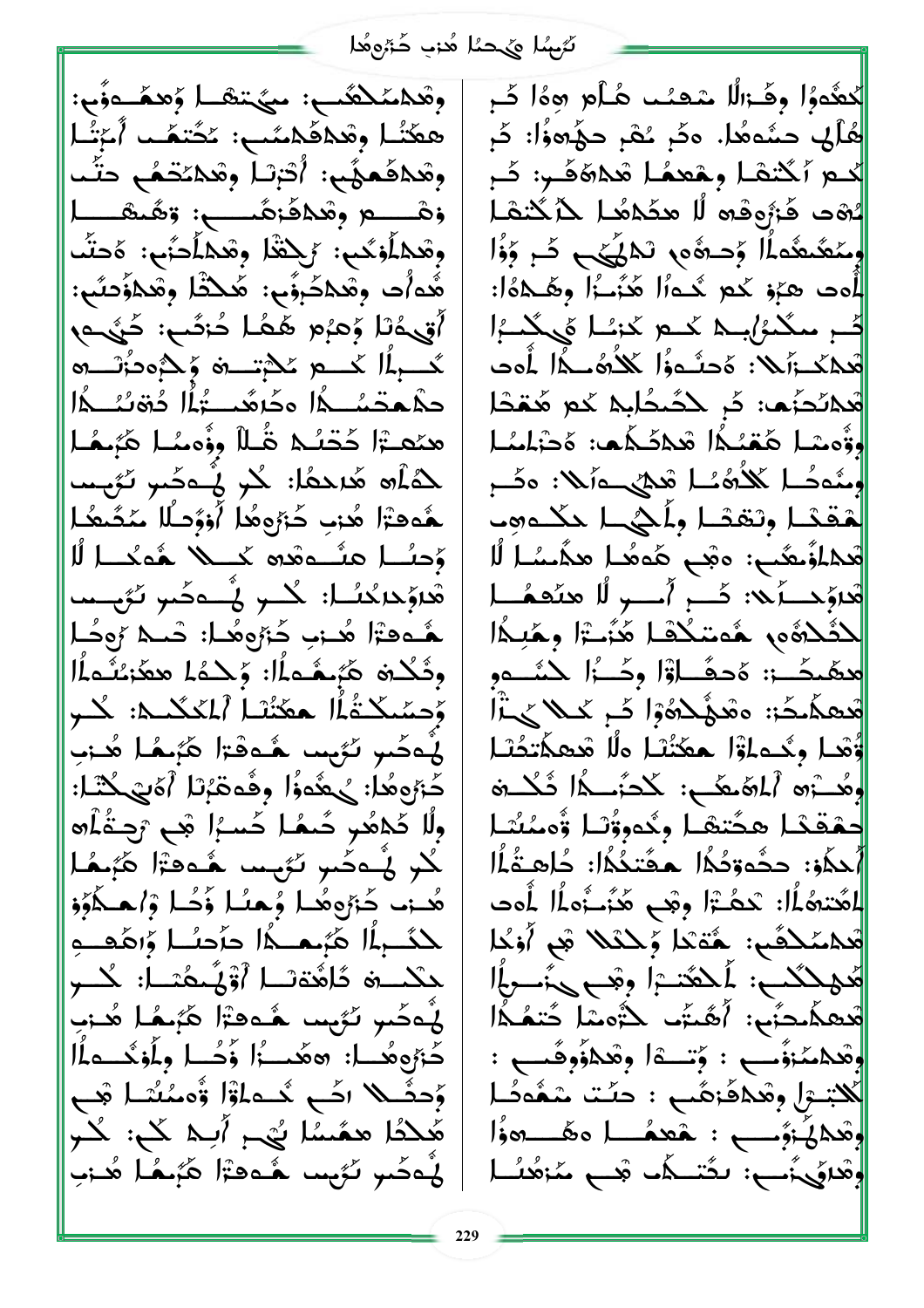تتعُدُّا مِتَزِجِكُدًا حُصْحِهِ هُومَحُدِهِت كَــِ أُهزَٰنـــي: لَمْ كَـمحْكُــا دَكْـــلُا وَهمَـــدوْه الْمِنْ الْمَــدْهُـــا لِكَعدهُــاو ثُـــدهؤا وأوُمثُـــدمُا!: لِمَا جَمحُكُـــا هنَّرِبِمُنُــا وهَعْنُــْــه أَا: لَمَّا خَـعَـٰكَـمُــا ثَهِ وَوَّا وَبِنَّنُوماًا: لَمَا جَمِكْكُما هُـكُووَا وهُحِنَـــه|ا: أَا خَـعَـٰكَعُـــا حُثَـــهُواْ ومَعْدَهُما!: أَا حُمْكُمُا قُدْهُا وَهِلِل كَتَمَعْدُه أَسُمًا: أَا كَعِنْطُا رَحِـدًا وُاوْلُمُوْمِحِمَّمَـٰا: لَمْا خَـْمَكْعُـا هْڪَـْلَاهُو وكبهُمْــــولُم! وألا كَـمْحْجُبَــــل وُّمِيْــــل فَيْحَمْــزُّهِ أَلْ الْمَكْعُمَــلْ هُومِنْكُمْــلْ وهَبُعُماًا: لَما حَمكمُا لَيْها مَرْهِجًا وكَـٰـٰهُا ـِعـُـْـٰهُـٰتُـٰہُـٰدُا: ہقویُـٰہٗ ہُوٓا سِٽَ ٽِڪتِن وِجَــزا هُزِيمَــدا: وَجْوَدَتُــو حَمْـعتْـنُــدًا وهُـُمْكُمْــا ٥ﻛَﺎﺋَﺪَﺘُﻠًﺎ ﻭﻓُﻩﻣُﻤَﺎ ﻫَّﺑُﻤُﻠ ﻫَﻴْﻋَﻠَﺎ ﻫَﻴُﻌَّﻨَﻴَﻨَـٰ لمسْمْ دْتْقْا وْرِيْخْفْلُو نْجْيْهْء: ەْحْبْر كُنتُمْلُو تَنفَكُلُو: حَمْتُم كَشَنْا كُـو تَكَفَّنَا: وفْعِيداً حُـو تَعَكَّارَةًا: وَّدَخُـلَّا دُر نَمْلُهْ! : هَٰٓوْتَا دُر نَمْخُوْكُم : هَّاوْها دُو تَعكَّىبِهُمْ : رِكْثُمُّ دُو تَرَوِّقَبُ : زُنْـَــمُلًا حَـــرِ تَــْهُـتَمَــحَـــرِ :<br>قَدَّقِيهُـمُّا حُـرِ تَـدَوِّـتـمُعُ : فَـاتُـدًّا حُــرِ لَعَكَّاتَـٰبٌ : كَــَۃُلَّا حُـــو لَكَكَفَــُــهِ : كُمُّةَهْاً دُرِ لَكَؤُمِنُهِ : هُكُدَوْاً دُـرِ تعكَسكفَيَ : هُاتَلْكُو تَكْسَبُورٍ :<br>تَعْتَفَالِ كُــو تَحْكِزُورٍ : تَحَيُّلْ كُــو لْلأَفْسِقُمِ : هُسَقُلًا كُو لْلأَلِكْتُم :

كْتَرُوهُا: هَدْ ًا وِثْـلا يُـتْوَكُّم وِهْلُـو وَّوْبٌ شَكْشَى هُنْتُمُ!: لَّاسْكَبِ وِحُــرِ قَلَابُ مِنْ مَا لَمْ يَسْمَدُ مِنْ الْمَرْضَى مِنْ هُوَدَا هُنِ دُوْوَهُا: أَهْمًا كَهِمْشَا وأشمك كنعمُ وحكفتا أو وقصا فْيَتَمَّسْأَهُمْ الْمَسْرِ لِمُسْتَمَرِ لَكِّنْ الْمُعَاشِينَ هُودْرًا هُبُسُمًا هُنبِ حُرْرُوهُا: سِرُوْلِ وسَعْدا وكَكْمْ هَكْدَا وَلِي زَوِا هَي لْعُسْتُلُّ فَكُنَّهُ مُشَهَّدَهُ الْمُكْلَّةُ فَيُحَمَّىٰ: لَّكُمْ يُحْصَرُ نَرُّمِـتَ هُـُوَيْرًا هُبُـِهُـا ||هُنوب حُبْرُوهُـا لـُــهووُا لَا هَـٰهفَـسعُـُـا وهُحدًا وهُـودْ اووُّــه لِمُعدُل وَّحُـل ٱلْمُأْرِهَٰىبِيهِ: مَكْلًا هُوْا أَؤُمِعُهِ هَٰكِنَّا ا للجنسة من معنى بن هؤهُمسو: لمحسو لْهَدَىبِ نَرَّىٖىب حُـدَدْاً هَٰٓبُـمُـاً هُـزَب دَّرُوهُـا: غَمْمُـا زُهُـا زَرُهے حدَّاقْـا ٱِّـــوهَٰىدُكْتُدُا وَمِحْـــدْوُلُما: وَحَبْلِيمُــــا وهعها ألمتنا: هَدَهْكَها مِشْمَوْا أَلْمُلَحَوَّصِهِ: هَجِمُّيُ—ا وِّهِنْكُــرٍ هَجْشَــا حَمَّنُنَا أَلْمَّكُحِمَا: كَتَبَتَ حَمَّدًا لِمَوْهِ احْكُــز أُوُم حِعُــا ٱلمُؤْهَــزُم: وُّومُنْـَـا أَلْمَوَّهُـــزَهِ كَيْــِمُّنَعُــلِ تَعْبُــلِ ٱلْمُنْـــَرِّمِينَ: حْدَةُلَا وهَكُمْحُمْدُا: هَكْعُبُ لِّلْوَكْنُـل حمده المكامرة اتَهوا: هَـذَا الله عَمَّمــــو لِلْهِوْتَحِدِهِ: شَكَّلُ مَعْمٍ هُمُعَلِّمُوهِ وَحِدِهُمْ لْمَهْكَـــده وُّمسُــداً وهُبْتُمْـــا وَهَابِ كْسِلْلُهِ: ݣَامِرٍ وَكَلِمِينَا هَدَّ: إِيُّدْهِمَا ||الزَّهزَهو: وكَرِّ حَزَّةَ إِلَّ هَٰلَاظُنَّا خُلاَةُوم لِهَمِنُابِهِ هَكْشُمْهِم هِمَهِ: حَمَّقُتُوْهِ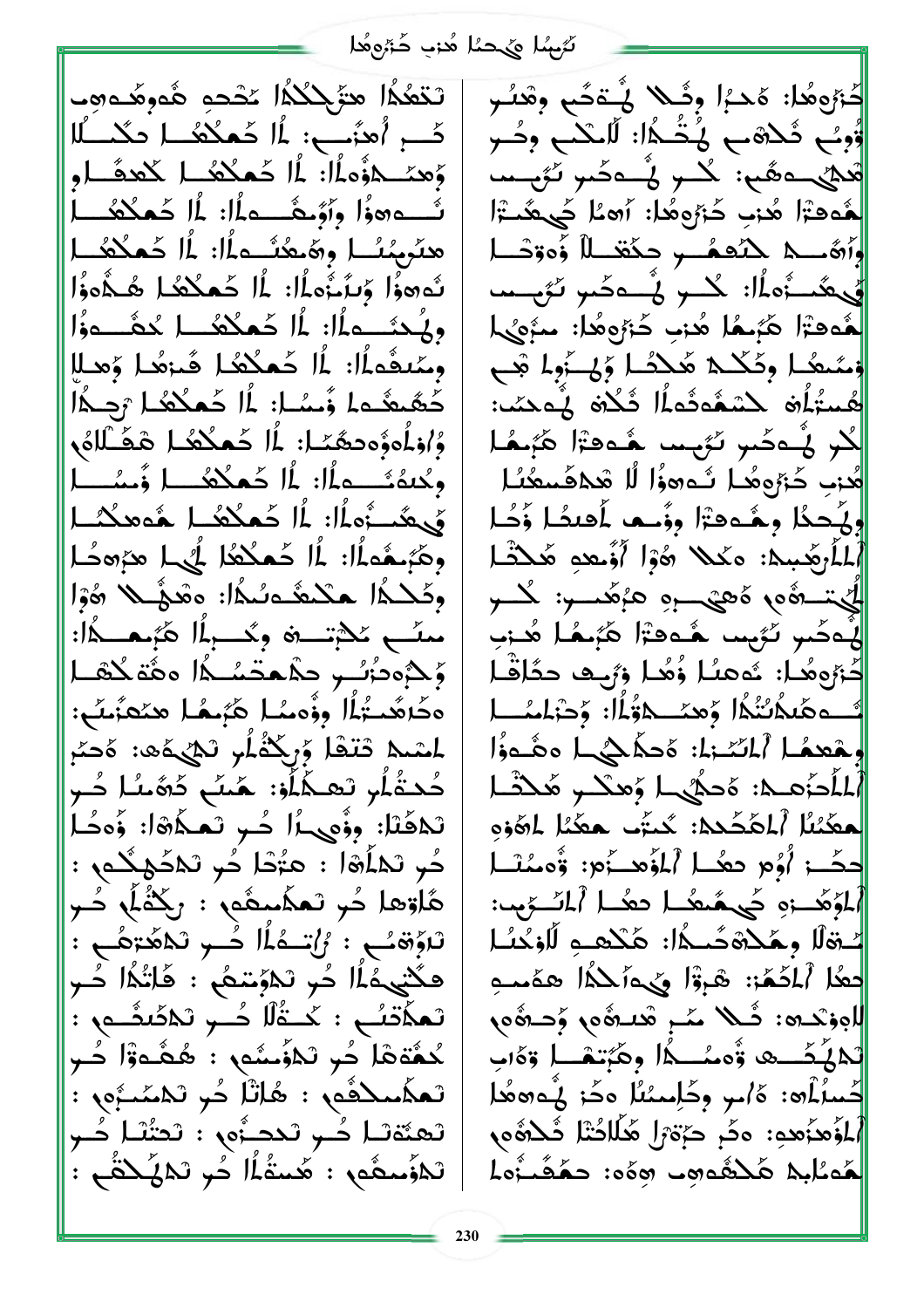وِلْلاَكْسَنُّرِ حَيْمَثُـــهِ لَٰرٍ هُحَتَّمعُنُــــر:  $\star$ la óz هُوهُا هُرهُمُا وكُلْمًا فنوهمة لْمَثَهُهِ وَلِلْمُعْتَمَةُ وَأَهْتُمْ وَلَيْ يَقْوَلُ وِهَٰلَاتْا مِمْرِۃًا وِنُمَّرُّنَـا: مِهْمٍ كَـْفَـٰزًا لحُرالْمَشْمَالِ وإِنْشَمَالِ كَمَاسَمًا لِمُسْمَدِينَ الْمَحْدَةِ لِلْمَسْمَدِينَ الْمَحْدَةِ لِلْم لك هم هُلْتْل وحُتُـل هُ دهَد حـرهُ مه أُسـو أَرْجِئْتُــْهِ: هَـمــزّْا حـــوهُم مَّمَــْـــهِ: هَهُا: «الْمَسْبَةِ لَمْ يَاتِ مِنْ الْمَسْتَمْلَاهُ وۡحَبُّوحُتۡۤا وِكۡتُا هَٰحِكَٰقَـٰلَا وِلًا هُـٯَـمَـٰـع لحقدائل أنَّدى حفَّز دَرُهُدومِد أَحُل ؤْهِمْنُـا: ٱلْمَكْنُوبُـا ٱدُّـُـا هكْتُــهِوُا وَحَنُوْا هُنِي خَرَّوهُا هُنَا وِوُّوحَٰزْتُـه ھْدۇمُــى خَىلُـكَاب: دىُــاۋە ھُا ئــوَّىب حثَىغٌ : هُ/َ گِءِهوُلُه هُدْهَكُـ ه قْبَ ثَكْبٍ: مَعْـُـەفتُوقوب وُّەمْلْلْم شماهتم المستخفض المستفكي ەَ كَتْمَدَّى مُسَمَّى مُّلَّى مُرْكَبَةٌ): ەُ/ف جئە كەُنَّــــــة وە كَلَاهُ ْـَــــا ٱلمَلَـٰهَوۡبِ نَقۡـمُـکَمِ: تَـههُا وَّهۡدَٰٓتَـه للمُعنُما الْمُجْمَعَةُ وَاللَّهُ عَلَيْهُمْ الْمُحَمَّد وَلِحْقُوْسُمِ وَسَمَدُ مِنْ الْمُحَسَّمِينَ وَسَلَمَا هِ أُهوَّىكَا بِكَنْفٍ: حَوْنًا كَبُنَا ﴾ كْبِ بُوهوُنُا وِفُكْسًا وُخْكُر نَوُضُنَا هُنسِ حُرُوهُما هكْبِدُمَنّ أَه هَكَدًا كَلاُهُ!: هُ/َ حَدْهِحتُمُ الصَّمَلَاةُ الصَّمَحَةُ لأعاهد المتسابق وأدعائه مستهدية:

لْهُتُوهُ أَلَّا حُو تَآيَى تُوَ : ۖ خُمْتُهُا حُـو لَعَكَاثَهِ : لَكُفَلُهَا حُـو لَكَكَنفُو : قُاتْسًا ضُـو ثَكَا/هُــه : `فُـەۊەُنْسَا ضُـو لْمَسْلَحْقُو : مُكَسَّرًا حُــو لَمْكَمْ أَوْمٍ : لِمَقْداً ضُــِرٍ ثَمَؤُهُــٰءٍ : لَمُقْداً ضُــِر لْمَمْبِعُسِمِ : رُمُكْنُا دُــِرِ لَمْفَلُّـمٍ : مَّهُتَّا دُــو تَمْمَّعُــهِ : مَتْشَا دُــو لْمَسْتَوْمٍ : أَوُتِهْا ضُو تَسْهَدْوَى : |گَتْـْلَا دُــو نْـْآؤِهُوم : ݣَاهُـــٰٓةْا دُــو لْعَكْفُو : هَٰكْتُنْتَوْلَ شُـو لْكَفَّوْهُـو : اَوْقِلًا حُـــو تَـعَكَلْمَتُــعِ : وَّــــَّتُٰلًا حُـــو : مِصْخُمْ بِمُأْمُرٌ: ﴿ مُصَنَّهَا } أَحْدَّهُاهُمْ دُرِّ لَمْكَتَبُّ : هُ/َ كَنُّتْبَا المَامَّتَعَلَّا وُحَدَّمَعُلُّمَا ۖ أُوْلُووُوصِّفُمَا ۖ ا قبح مَنْسًا هُكْب هَنُســه: حُـــو هُدَّسًا لَّا كُلُّهُ الْأَكُمْ فَيَحُـنٍ: مَكْحَـٰ;َا ومَمْكُــرِ كَايُحاسًا: هَـكَوْمِمُــا هَبُــمُـا وكَحْكُمْ حَحَكْمُلَا وزُثْمَاًا: ﴿ هَٰلَا عودُلا قِيزِهُا وَّسْلَمْ مَكْلًا: وَكُمْ أَلْ أَمَّنَالَ وَكُشُمْا وهَكُمُو كَمُتْزَا هِ يُتْهْلُ وَحَعَمًا: هُه وِقُلُم يَجْتَدَهُمْ يَجْتَدَمُو الْمُسْتَمَارِ وُبِكْــرِ هُـــزَبِ خُرُّوهُــا ۞ه تـــ20أ ھقَىعُ*نْ*ا ەَھزَىن*ىْل* كْنى*ئىل ۋ*ىكىر: سَلْكَ سَؤْرَةٌ وَهُدَدْتُمْ): ەَسَلَكَ دَّوْسِرْهَا مَكْثَبِّةٍ وَمِيكُمْ مَحْمَّقْسَا هُ/وْهِكُمُ الْمَا: هَمِكْمُ هُ هَذُّهْ ا ەَهِيْتِقْهِا: ەَسكىك دېڭىلا وهْمَلْهُ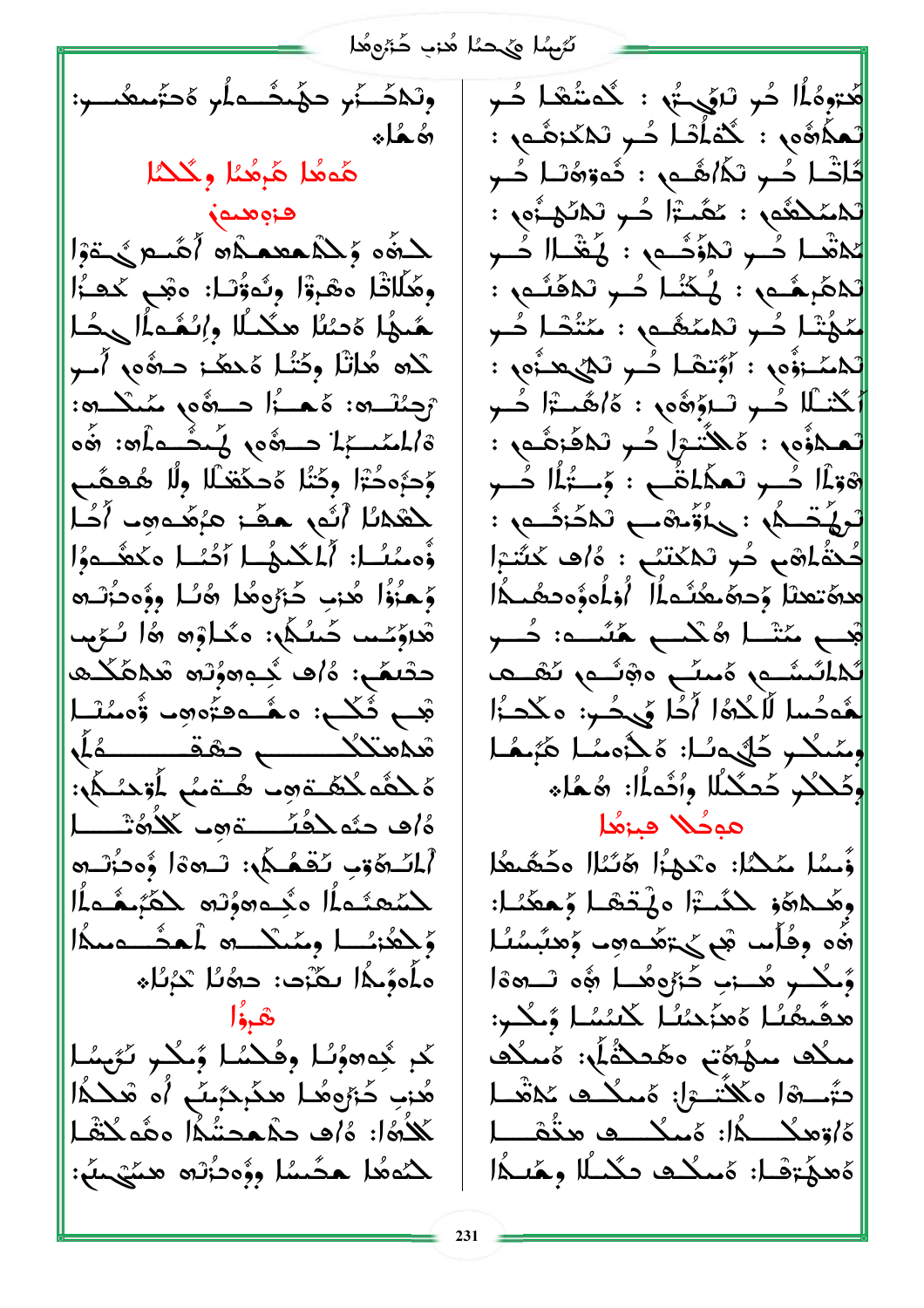أَلْمَكْــدُه: ەهُـٰدَىتُــل ەنَـُىـھُـنِلُنُــل لمستهل وأوقد وتكفيك المضمور ة /اسساً ف المستَ في: وهَكْسساً ەقْتُەممُــا حْتَــىلا شَــى تَـعصَّــة وَم ەُهْجَيْبُهُ، وُٱصْلِّكُمْرَٰرُ ۚ وَۚ كَلَّا مِنْ لَهُمْ حَصَّرٍ: ھُنُـا وَحفَــلا سُــزُہِ حهُـكْــهِٱه: ەھّــەدڭر ھَگىنىداً: ەَدھَىشُــەلُّا وهْلْــهِ لَٰا أَمـــدْه: هُـُــا وَحكَــع كْدْهُومُـْا وكُـــع حتَّنَـٰهُــا: هُــفَــع لمَعْدِد ُ! هَدَا هُرُوسًا: هَنُّى اللهَ مئىــەكـو ۇللىــەْلمە: «ەْبُـــا ۋاپتىــت لحَيْحَقِيْهِمَا وِحْمَلاً أَوْحُمَا وِلَا حَمْدَاً! هُلًا وِكَـُدُه وْهِهُـٰا وِمَّمِّةَهِــ حَمِّةِهْدا وَحَرِجُكُمُ الْمُتَدَّلُ الْمُسَعَّمَةُ وَالْمَسَارَةَ وبْبِي هْاتْكْݣَا هُعْكْما: ھُنْـَا وَٱسو فُكْسُا كَعُنْا ٱلْمَيِّيْ هَٰوَجُلَا وِشَاؤُنَا ۋەممُلْتَــا: ھُلُــا وَحَلَّنُــا مَّعْمُـــمِ ەُ/وَكَــد مُعْتَقَــم حَكَفـُـا ەَحرَّەـُــا: وهُدُّــــلا دُوهُعُـــا وُحعَّـلاَثُـــولُمُ هَمَّنْنُدُمُ الْهُنْدِي نُهْشُدُهِ: هُنُدا وِؤُهِ شُـُـٰٓءُوهِ۔ وُهُـب مْب هُــٰـٰهُا: وْتُرْمِمُتُوْمِد لِحُمْضُمْ حَجَّمُكُمْ الْهُنُـلَا وَّامِرٍ كَعُثُموٗا ۖ وَّكُما وِنُـهِ وَوُّا وِلًا وُكُــرِ أَعفَقًا مَكْكَمًا: اهَـف نَفْقَـهِ هـرُم هُنْزَه: هَحنُهُهْزُه ۖ لِكُمْلاً ۚ فَتَنُعُ أَنْتُهُو كَاهِجَمِب هِهَا: هُنُـا مِمَّـبُبِ لِكَنْكُنْـا لِكَمْسِكُنْـَ لِمَعْمَدِينُـْـواْرِهِ: ﴿ وَلَــا وُحِنْطِمُــا وِرَهُمْعُنُــهِ لَمْ وَلَا ٱلصَّـا:

ھُنُا ہُم ھُڪزُه اُھ ھُنُم ڪُاهوَمُما ا وَأَوْحَفُّے اُلَّ ہُ حَمْدَ اللّٰہِ کَے اُلْحَمَدُ مِنَّہُ وَجَمَعَتَ وَجَمَعَتَ هَيْكُمْ حَرْوَحُــتْزَا كَلْتُـا وَوُخُتُـوَـلًا: ۚ ثَهُو وَحِهْدَةَا وَحُعِدَّةَا وَحَقَّدَتَا وَاوْحُـا كَتْغُو رَوْءًا: رَفْعًا وِنُصَبَّى نُصْفُرُه قِيم أَدُةًا فَيْ زُنْدَا: مِكْدِ هِمَّسُا لَلْأَهُ! أَجَا وَحَزُوْا هِنَا: هُنَا وَحِفَزٍ حَيْبِيهَا ا ەَحِيُّەھەُدا ەُ/حىگ حمْىتْنْل: ەحُھْ: كَــلا أَعكُــتْزَا حُدُّــدَوْٓا: هُـُــا وَٰلِيَــُـا كرده مكافحة المكام كمسمح كَلْمَرْهُدومِ حَيْجَدْ أَوْمَاًا: (16 وفَيْ لمَعْيِبِّةِ مِلْؤُا لِمُؤْمِنِّةٍ: مَؤْسُد لحقَّم ثَرْهِ: حَكْف اللَّهِ وَكُنُّـــا وُهمُعهمُشُــداًا: هُنُـــا وُوَمْـــــــع كُعِفْتُمِلًا: هَ/ْسْتِ بِرَّتْوَمِلًا: مِكْتُب كَعِنْهُ بِدَٰزُنُـــداً ا: ﴿ وَإِنَّــا وَجَهْدَــــم حِدُّه خُدمًا وْالْمَوْلِيِّي حَرْحِتُماًا: هُنَّا وُههَلا مِكْمَيْنِ اهْبِفُ هَيْمَةُ!: ةَاهِتَعُبِ هَقَسَةًا: هُنُساً وَاهَــْ ئعقه للكلغا مكر كلُهُ مَنا: ەَدَهَـٰٓ; خَشَیْبِیُہِ الْہَرُسُنُہُ الْہَنَہُ اللّٰہَ وَ حُلّٰہِ وَ عَلَیْہِ ا كَكْشُــوو هنُــا: ﴿ وَلَٰهُ الْمَعْلَــوهُـو أَلْمَائِهِ حَسَّلَا أَعْلَى الْمُحَمَّدِ: هُنَّا وُا فَ حفَّمَتْبُس هَبْتَهْا هُاهْنِ كُنْنَا شُلا هُــــهُ هُنَّى هِهُا: هُـُـــا وُحِكَّةَهْـــا هِدَّتِيْبَا مِحَمَوْزَا جُمْ رِجِّةُ أَا أَمَّتِنُكُمَّا ئُكْلُو أَحِلًا وَمُئَةَلُومَ هُعِكْمٍ: ﴿ وِّمكُ هَمَعُنُماُ الزُّكِلِ هُوصِمَا لْتَامُكُمْ لَمَانُوْمٍ : هَ مُكَمَّلاً مُبَانُكُمْ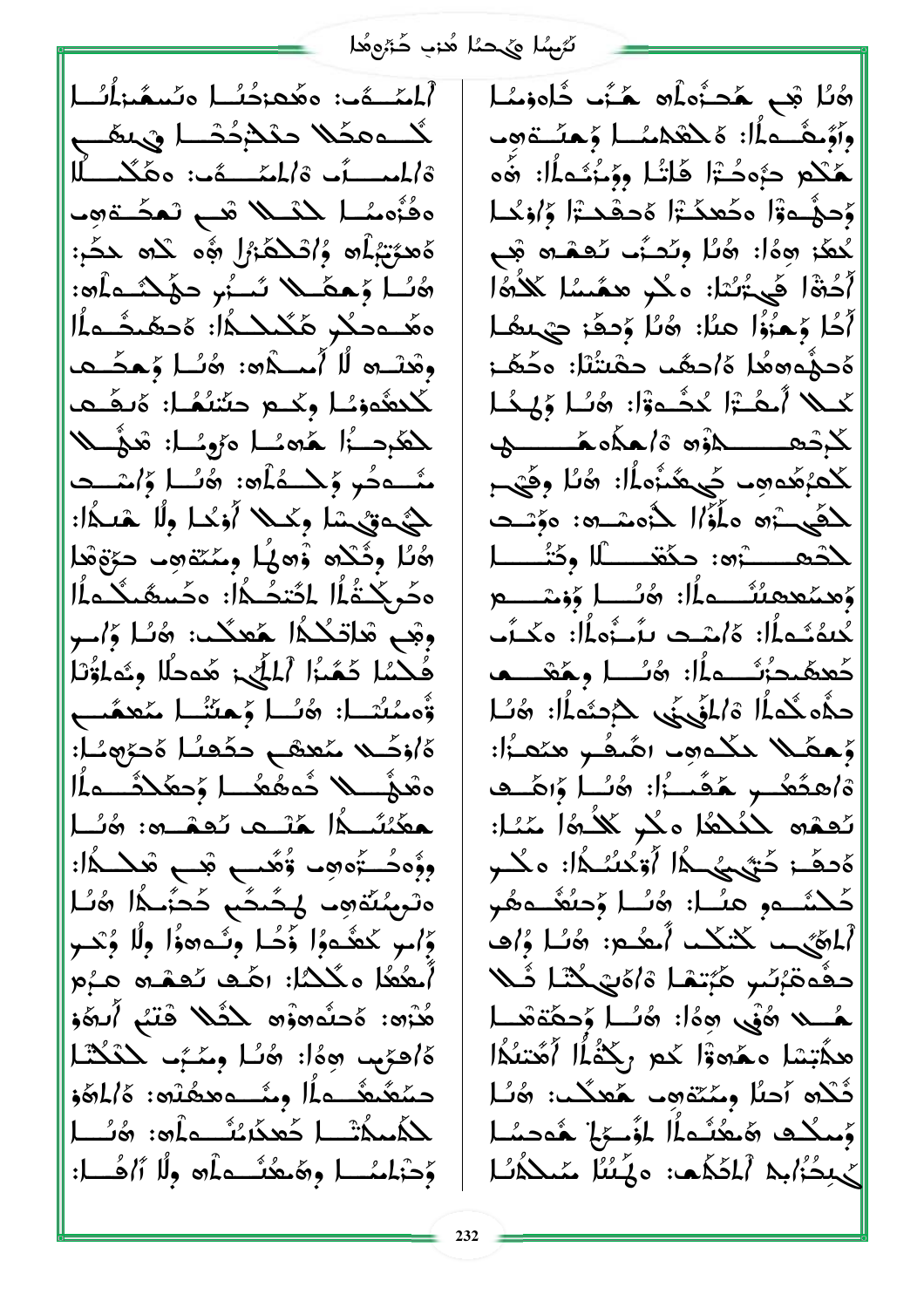مَمّ كَمْ كَتَبْرُبْ هُدَّتْهَنَّا كَهْدُوهَ حَكْتُبِكُمْ أَوْتَسَبَرُا تَتَقَسَّمَا كُسْبَر هوجسًا مأَوَمُدًا: ملَّاجور هَـٰذوميُر كَبْسُمَا: شَهْا \* فأهعنُم وَوُقِيًّا كُنْعَ هْبِؤُا وِبِكْلُهِ وُحجب كعُن، مبحُلتك فَهِنْتُوكُ تملا حولته وتمبيعًا أهدً عمدًا: لِحَدَّة و هُزْسًا هزَّمْعًا يَّكِمُداً: وَّاسِيْدْ مَسْدَ مِعْصَمُتْدَ وِلَا هُحُــا حَعتُوهُــا: هُرَجُــا وكَعـــوهُ م هفَضَمُنْا: لَحَقُّه فَيحُمَّصِ لَهُمَّنَ هُننِ خَرَّوهُا: وَفَنِمْهِ هُم هُنْدُاْ وَٱسۡـتَـوَمِــ: مَكَـحَــتَرِهِ هُدَائُــا ﴾ حمّــا لَّابِهُــٰٓ; مَـٰـٰهُــٰدُا: وَكَــٰ رَجُــا وَبْحـٰـعِ لْمُسْتَمَا وَيُتَوَفَّطْ بِتَيْسَوِينَ وَلَمْتَوْ مَمْكَدُّلُّا وِهَٰلِلنَّا ۞ هَيْ وَوَّى مِنْدُا وهَبْتُهْلُ هُكْتُهُمْ رَوَّمُكُمْ كُلا أَحَتْزَلَ وهَّكُمْ كُلُّمَا أَسْئُدْهُ ۚ كَكُمَا خُدْعَكَ لًا مْدْمَنْدِيْنُــا وكْلْــرْهُومُا حْدِكْــورْه: ەْھۇھْدە (ھُدَّۃُڵٞڵۿۜڔٞتمُۮؙڵۿڒؘڡۮۜٸ وَهُه: هُملُبِ هِمَّتْ الْمُ ذَوْدَتْ وَ أَآوِّهنسٌم: كَعَنْدُهُمْ وَجَنُّبُ شُنَّهُووُا أُهنَّتُم ومُكَّنز هُءٍ حكَّنتُه وب وهُزْسُلْ هُـــواًا وأَوُّـمُـــة هِـــ: وكُــــه ـُـــأَا هوحسًا ه/بعُزًا حدُّلًا كَبُرُلُه **ئگرؤا** 

حَوِوَّتْــا: دَلَمْكُرْنَــــهَ كُرِيكْـــةُلُمُتَ: هَ أَهْلِ مِنْ الْمَسْرِ هُوَ مُسْرَحَ اللَّهُ مِنْ الْمَسْرِينَ هدمبتها: وُحِمْدٍ رِكْتُهُاهِ وِهُنُما ألملجؤكم حهبن أصبوأا محنوب دَرْوهُـــا: ومُهمُنُـــا يُــــــە۞وُلَه همُعنْدَمَـــم هَرَجْـــةُ أَا وِدُكْـــة هُمُوْسِمُهِ: ه/ُف وِثَكِلِهِ فَيُسْهَلُهُ: هَدْمٍ ﴾ آملًا مُعْمِلًا ممْلًا أُعِبِقُا لمسبوعكلا فُلَاهْسِبِ رُبْتُسَلَاهِ وأُثْلُكُمْ زُلُ هُــزووُا: مكــوعكُلا ثَلادُه حِنْدْرِحُتْ| حِمَّتُا هَيْكْتَا: مَّحْصِرٍ ﴾ مَعَّتِتْمَا حَرِوجُةًا ۚ وَيَحْمَدُ وِهِجِمْ مُنْهُمْ لَا لَمْ: مَسْجَدًا هَٰٓ ٱسْتَرَا وَجْحَفُلُو هَجْهَا مِتْبُوْا هُتْمِ كُلِّ: معوم و اللہ اللہ علی اللہ علی اللہ علی اللہ علیہ اللہ علیہ اللہ علی اللہ علیہ اللہ علی اللہ علی اللہ ومَّدَهُ عَالَمَ الْسَوْءَ الْكُلْمِ: أَمَثَنُنَا وِأَف

أُحْشَــْ «ەْلَــْهَٰزْهَّىْلْــْـە مَىْـفَــل

مَكْتُمِ مَا يَكْفِيهَا أَيْ مِنْ هَذَا اللَّهَ

ەُلِّىْدا: ەفْزْھُمْ كَْحِلُّەْ هْمَا مْمْرْهْدا

وِهُمللُهوُهِ وَحَمْدِهُا وِكَـٰهُـبُونَـا:

هُنُسا ولَّا هِــدُهِ وَكَنْـــي كَحَــزًا

همَّسُا كَحتُصًا هَوَ كُشْـدًا أُنْـــو

لمُدْهِدا هِ هَدُدا وِلِلِهُمْ وَهُدَدًا: أَلْلَ

وِمَّدٍ وَهِ دَمُلاً کَرِ هَکَّھَـٰٓاً أَسَلَّاهِ وَمَ

هُهشُما وُحْدِه وِتَعْلَـٰهُا لِكُـٰـٰةُا

وْالْمَحْرَبُ، أَسِ أَحُرْثُمُّا هَبَّتْهَا أَهوًى:

هُنُا وِئَــلا كَعِعْتَــمٍ مُبْرَسٍ حسومٍ

وودائسته وقُسماً فَتَنُبُ رُحِبَبِ

للدِّيكُمْ وَمِنْ وَهُمْ يُجْتَمَدُوهُ لَمُعْصِمٍ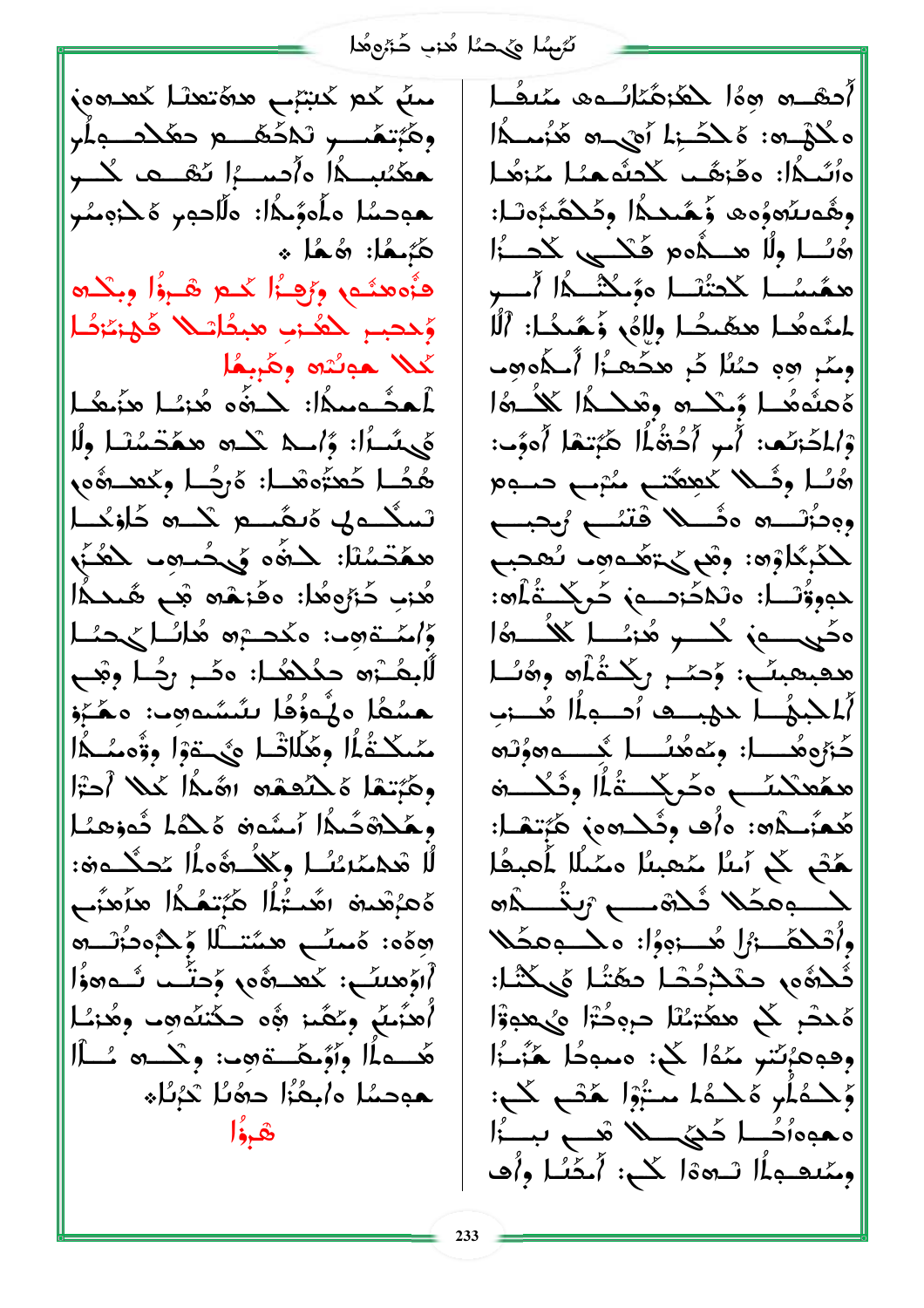القَتْكُمْ أَمْرِدْهِهُمْ : إِيْكُرِهْ لِرِكْمِلْهِ وِهْعَمُــا وِّحـــةُٯ أُنـــو وِّحتُــەوُّا مُعطَّمِّها وَهَا: وَلَا هُو مَعَائِلًا لَحْدَه: ەلْا ھُـــر أَــمڤــــلا: وَحِسُّــمَــٰـا وِهُــْتُ ذُلُمب هِوَٰا: أَو لَٰٓالِمُكُنَّوُا ذُكُلَّ وَكَعَنْـلَا لِتَمَثَّلُ مَعْشُدُ مِنْهُمْ لَتُمْتَىٰ وَلَيْسَمَّاهِ مِنْهُمْ السَّنْمَاءِ لَّكَرْمَوْهِ لَـمُتُمَّة : مَكْتُمَا لَتَسْتُلْم وهُــةوْا وۡحوۡحِنۡلَـه هَـمَـٰـٰٓ; أُه لأَزۡلَـٰا وَهكُمْ أَهْدَا هُم هنَّمَا: هَ/وَهنَّا هْــم رْوَّهمُــا مَـمَّرْضًا وُبِـمَّنْـا حرْجِمْنْـه هُصْلاً أَنُوب: هُصِمًاؤُوماً۞ رِجُلُت ۞ه Le: هُ/سِ ڤَهِڹُوهِ وُسِعًا وَسِكْتِسَا: ەقەلْدە َقْلا ئەم مُلَّا ھِەْا: ەُٱسو هؤَهَّلُـهِ \$َحَلَّـةُ أَه هُــوَّةٍ | هُبَّـقُــا حَدَّاقًا أَلمَّى مِ هَدَدَ مَسَّمَسُوا لِمَهُمْلِمٍ ثَلِمُهُمٍ: ثَمِ كُلُّهِ كَلَّسُمو لْحُفُومُ ُمَّا وُاهَٰ: وِلَّا لَمَعُو وَّوَحًا وَلَّا هُاهُا ۚ هُذ معُعكُد: ٱلْلَهُ اُهْلَا وتعِنْلِ ـأَوْهُلًا أَه هُبْرَلَا أَه منْـه}،َّا: أَرَيْـضَــٰ: هُ/هُلَا وِيَّ\_ه كَمِلاً أَوْحُـاً أَه نَــأَمَد: هَٰلُهُ ٱلْمٰدَّات: هُو كُلاَّتْتَمَّـ فَيْ†ًا: ولًا أَكَــــلا كَـــمعُـــل ه لَلا أَــمـــدَّمــ هَتُـــل ثَلاه مْلامْما وِمْمُتْمِوت: أَلَّا أَ\ هُنْـا حْكِمًا هُنبِ كَبْرُوهُا: وِتَـه أَرَلِيَكُــ كْارْبَعْت قُنُّوهُم ۖ هُـُوهُ بُهْ وَاللَّهُ وَاللَّهُ ۖ إِنَّهَا ۖ إِنَّهَا ۖ إِنَّهَا ۖ إِنَّهَا وِثَلا وِنُهُ; فُوهبُّسُ حجُبَّا وِؤُووَهُبِ هْمِ هُكُم وۡاٰئا تَعۡتِبا أَف ﴾ُه مُحۡم: عُنه عليه ولا تُبْهَا أَحدُنَا وَاهَد: وُبِسُدًا وَمُدَجًّا كَلاُهُمُّا 16% حَنَّفَـهِ

كْمِ لِكُمْهُمَا هُنُا وِهُـُمْتُهُ وَهُـنِبِ دَّرُوهُـــا هكْبِحْبَسَــ كُحْسُــه شُــلَا وهُتبُدُا لِكُتبُنا حزّْوسُا مِنْعَزَّبَبٍ: قُكُم حَتْنًا وِكَبِمًا هَبْعِجًا وَحِكْمَا: ولْدُه لْاَهْمُسُا لْمُذْهَا هُيْبَسِّ: وهَعكَد هُدهُدُه هُنُدًا أَسِرٍ وْاهْدَ: وْشَىٰ وِيُكْتَ فَسَمِعْتُوْبَ: أَسُلَّ هَاصُلَّ لْمَمْلُو ٱلْمُنَــب: هَاهِهُنُــا مُحَبِّنَــب: ومأوت هَنَّهُ أبكا وَاكُلَّ وَحَدًّا وَوْوَعُمَلَ أَهْبُسُمَا: ﴿ وَ الْمُدَارُدَهِ أَلْهَ مُعَالِمٌ وَ وَ الْمُسَلَّمَ لِكُرُّهَ مِلَّا هِمَّكُمْ اللَّا هُمِكَمَحُنَّدُا وَ بِ هُهِدُّههُداُ: أَحِمْدًا دُزُّه ُما وضُلاً: أَوْهِدِ إِنَّ شَكَّا: حَذًّا وْالْمَلْسُبْتَ وَحَذًّا أَهْدِيُاجِيمْ كَمِيلا كَيْتَوَهُدِهِ وَإِيْحَاضًا وْهُنَا وَحَوْجِئْتُمْ بِـهُفْ لِلْعَمَّسَاءِ: شَيْ قُدْ بِهِ كَثَــهِ وَذُاووْمُــا كَلَاُبــوِ)َا وهَهُمْسِــداً وهُبُـمــداً وَوُا قَبَـــو لَهُكَـــــــه أَمْ مَكْرِمُهِـــــــا كَــهَــــــــــه كُــهِ لَّمُحُماً وَالْكُمْ الْمُحَمَّا لَّكُمَّا كُلُّفَ حثَلًا اللَّا وُأُهِ حَتَّهُا هُؤُلًّا شُهْدَه وُهمُسُلْ هُلُـه شَعفَــب وُبِـهُـْب لِمْتَدَهُ مِنْ هُدًى وُلِكَدْهِ لِكَلَاوُهِ: هَ/ملَه وْحِنْنُا خَعْكَانُنُدَاهِ: وُحثَنفُا هُجرْهِنُا هُجِمُبُنْ مِكْمُودًا وِكْنْمَا ەَرَّا مَغْعُما خُفْشَىماً ق |صَّـوهِدًا وكَــُمَــا هُ/مِعْعُـا قِبِ رَهِــزًا وُحَرِّهُــا ۖ حَرْمَحُمُــا: ۖ حَثَمَلَّمَـٰـاً ۖ وَفَــٰ;الُّا وُحْدَّمِ مِهْلَ: حَقِّقَا مَحْكُمُ وَلَا أَهْلَاهُهِمَا حَمْدَتُهُا هُنَيْرًا وَحَذَبْنَا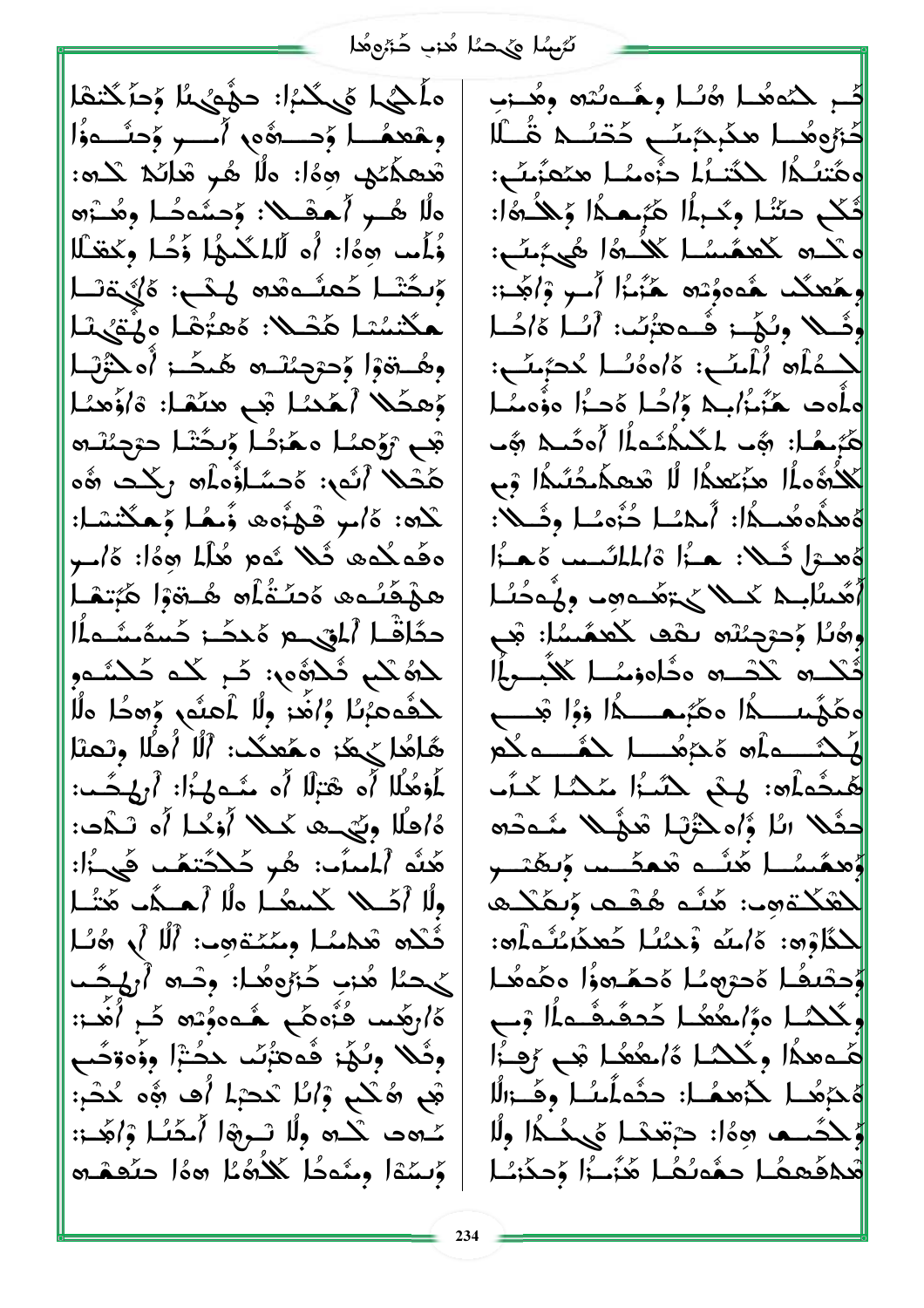هَ كَلَامَة مَنْ مَكَلَّاهُ مِنَّة مَعَنَّكَ هُ/وَكُنُنَا حَكَّاوُهِ وِهُنَّهِ هُنِبِ خَرَّوهُمَا: غَفَّقُلُ هَٰذَا وِمَّتْنَا ثَهُو وُهِهَٰدًا هِوَا لْمُلْعَ هُنَّى هُنِتَ خَرَّوِهُمَا نُصِيرًا وَحَمَّتُنَا كَمِلًا كَلَاهِ هَدَهُ هَذَا: عُمَعُنُا أَشْمَلُّا وكَّىــدْ كَــرَهْ قَــْمَعُــلْ اصُـلْ هُــزِّي هُــزبِ دَرْوهُا ۞حيحِمًا وِهْعُلًا: عَوهُنَا مَمْلًا وكمك كحده هُوكُعُما أُوصْف ووهُ! ة/لمعكَّد هُزَرٍ، هُنبِ حُزَوْهِهُما حُمِعَكُمُا حَكْمَدُه أَنْ مَحْمَّسُاً: عَمْنُكُمْ لِمُّدَوَّا ەۋھُدًا وْݣْدْدِ قْدِ هْتْهَشْدْهُو: ݣَاوْݣَدْ سُبُرا هِهُا كَمَلاً هُـٰهَنْدَه وِهُــَٰٓىٰ هُــٰٓنِبِ كَرْوَهُا: عَمْعُنُا عَعُّىْتُ، وِهُــَٰٓىٰ هُــٰٓبِ دَرْوهُــا هُــ وِدْـه هُـٰهُــا لِلْـُـهُ٥لَٰـا مُهدَٰـــة هُهدُنُـــا كَــــع كَلاَةٌـــــرَب هُوحِمُل: عُومُعُلُّا حَكْمُلًا ولَّا مُعِجَمَّحُمُـدُّلُ أُهڤف همٌسُل هُم حَزْمُهُ ولُهِحُلُل هُنِبِ حُزْوِهُا حَدْبُنَا وُهِهُـا ۖ كَـهُـلُمُ: حُومُنا كَمُا كَعُلْنَا وِمَتْنَا: وكَنْهُ مُـــأَوْ هِهُمْ هُـــبُ هُـــبِ خَبْرُوهُـــا: حمَّبُوءاُ! وِلَا هَدَهُكُما هُنَّــلا: عَوهُنَــا هُكْشًا هِمُسُـا أُقْـهِ كَعُلَّائَـةِهِـ هُبْتَهْـا وُبِكُعِفُـمٍ وُمِئْتُابِـهِ مَكْبَــٰ; لنُحثُــم للطُنَّىٰ هُــٰٓبَ كَارُوهُـا وِكَـٰـٰٓ ْ وَجَوْهِ وَمِنْكُمْ: عُجُمُلًا لِهِمْ أَأَوْ وَوُتَوْا أَمْلِكُمو: هُ/مْكْمَرُ إلَّا حِشَا حَمَّدَكُمَّا وِتُعِمْهِ وِهُزًى هُزِبِ خَرَّوهُا لَكْتَبِبٍ: غَمْعُنُا وِهَٰدُۥۢا وَٖۡدِهَٰتَعَنَا خُنۡفَ حَنۡـٰٓ، وُهفَعفُنَا أَمد كُمْ هزْمِ لِلْأَهَا هُنِّي

وَحَقَّى وَاللَّهِ مِنْسًا مِنْشَا وِلَا يُحِدُّبِ: وَدَيْ وَ حَيْنَ مَعْكَسَا مُعْتَدِهُ أَهْلَ أَلَّيْتَاتُونَ صَعْتُنًا مَعْمَى وَاوْضَىٰ: لما كم مصَّسُا حيَّ هُو هَلاَكُم وهَـــَمۡ حَــدُمَلَهُ: وَتَعۡمَـــلا قَصۡـــ لِلْمَمْلِكَتَبْسِ حَتَّ وَّخُبْرِ مِمَّنَى لِمُّمَضُلِّ وُبِعَمْبِ مِنْكُلِّهِ أَوْجِئُنَا أَيْعُعُنِي ةُ/وَحِدًا لَكُنْكُمُ: أَه هُنُه كُلِّ تَـمْلًا وَٱمكَّابٍ مَّذَكِّتَا: كَعْسَوَٰٓعَ كَاثَةَ كَتَبَ وؤْهِمًا هَبَعُا حَيْرِ كَمُنْهِ هِكَكُلًا وَوَا: هَٰلَاتْـا هَبْتُـا لَمُبِ مِنْـمَّب وهُه كمع لمُكفَّنة وهِ وَهُكَمَعْتُمْ وەَه حَعَّلَاهُنَّهُ مَالِهِ: مَكْرِ مَكْلُوم مَكْتَبِر لِكُمْ إِنُـم حَهْمَـْهِ: مَـٰٰٓهُمْ بَهُه أَكْسِهِ حَسَّمُسا وُرِبُكْتُسا: هَ/ەوَّب ة/هكْم وُهشت أو حْكَرُنَا لِمُعْسِدُا: أَه لِمُعَدُّدِمِكُمْ وَالْمُلَاحَفِ هُبِ حَمَّتُنَا هَ/وْكْتُنَا حَمَّتُا عَمَّدًا: عَمَّتُنَا أَلْمَكْنَكُمْ نَحْقُوهُ وِهُزًى هُدْبِ كُبْرُوهُا ۖ كَاهِدْمَا وِئَدْوَٰا خُمْعَنُـا: عَمْنُـا حَسَّرُهِ أَلَّا وَحِياً هَجَدُوهِ مَحْدَثَهُ أَلَّ مَعَنُنَا كَعُنَّهٖ هُـٰٓوَبِ خُرَّوهُا: كَـٰٓ وُوٕٓٓب لْكُمَا هِمَّسْمًا: عَاهُمْاً يُحْوَّلُ وِوُّومُنْهَا قُدْبِ خَرَّوهُما كَعِمَّسُا مِكَكْسُو: تَّدَهُنَّا وِنَّسَ نَدْهُوُّا وَّدًا هُم حَقَّنًا تُحلُّلُ وَمْنَوْهِ وَهُنَّىٰ هُدَىٰ كَوْوَهُما حَسِّرِ لَّعْهُدُا وَتَعْفُدُ كَمِعْنَا: يَوْمُنَا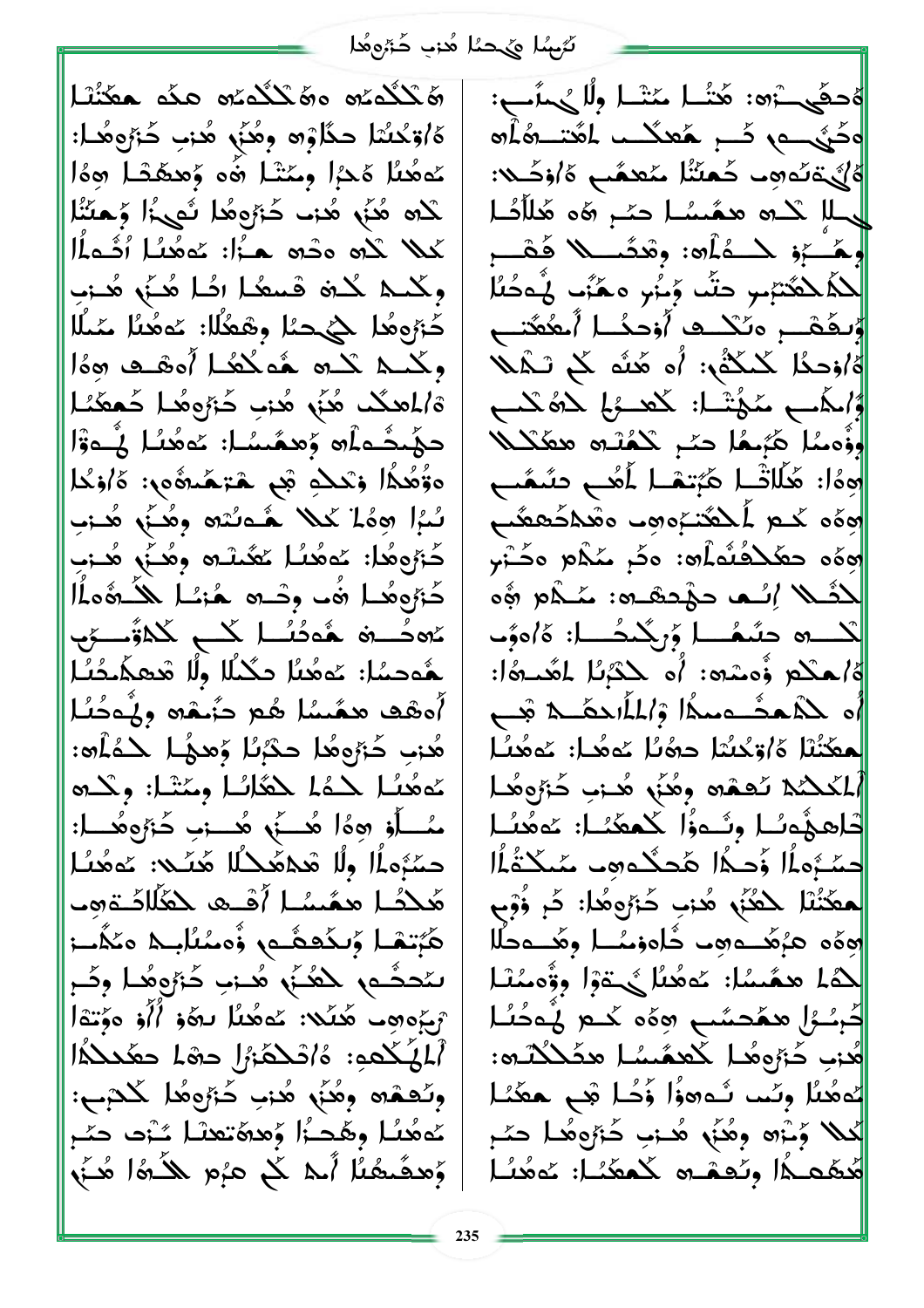هُحِكْـٰٓۥۢٓا: ٱُڪُـٰلا مَّتُـٰا هُـِي ٱُوۡكُـا: ٯـٰلاِ هُ/هَيْـعِ لِكَفَزْوُنِـدُا وهْعَجُمَا جُزْهَيْدُاْ وَحِعَدُ إِنَّ أَسْبِهِ قَوْلَ أَوْ هَشَبْهِ وَالْمُسْبَدُ كْعِكْمِــْٓة: أَهِمْــرٍ كَبِيكْتُمْــا: وَوِّف لِمُحَنُّا: أَمْــِ بِكَلاَثْـا لِخُوصَا: أَقْـعا تْبِ كَـبِلُّه وَهمَّسُـل لِكُـلا أَوّْلِيهُم هُ/فَ حَدَّه حَفَّنُتُوهُ مِتَّبِيقًا سُـهِد للنُعُــُّةُ الْمَنْـا خَرِيْحُــهِٱهِ: لَسْعِ هُتِمْا حَفُّومُهِ هُـْ;ه: هَـٰلَاثُـٰلا وهْـاللا ثُلْمُدُـه وِبُهُ حَنُـا مْنْـه دەَعدُدُه المُعكَّد خْلِكْدُرە: «دَّكْتَا هُ/َ هُمْ حُكُوْ هُءَنُتُه وَقِمْ نُحْلَفُ ۖ ھُنُـا: ﴿ وَ صَٰـ ۭ وَّه هُـُـهِ صُنُـا: ﴿ وَ صَٰـ بَّهٖه مَمْـــُلاً: بَهُه كَــــرٍ بَهُه هُـهجُرُـــٰـل كمعقبه كمه هُنّى تمُّملا معَمْسُه حەُنَا عَمَٰدا وِحُمَنُته ەەْا حَشَىلا وُوْ ەۇقُە: ەُحثُلا آكُمْ ەَآكُم: ەھُلْ مُـُهْت لمثُلا وهُإلا مْنْه دهَ هُنُماً دُمِ لًا مْدْفَكْـــــــى: ەئـــــــــــلا وهْــــــلِلا مصرثوء : اخْرَ انْصَفَتَ مَاشَكَ مَعَيْدِهِ مِنْ مِنَّعٍ مَكْمُتًا وَٱحْدَى ۚ كُمْ حَكَّمَتُوَاْهِ. هَدُه عَمَّدٌ مَمَّلٌ هُنَّهُ هُنَّهِ شَرْبِ شَرَّوْهِ هُدَا كَعُمْلَاه: كَاهْتُ كَتْمَاتْ كَلْمْ شُمَلَّكُمْ وِهَـٰ;الُّا: شَـٰ وِوِّحُـٰهُـا ۞هُـا حصَّىٰ۔ ٛ;٥ أهمُسًا مِمْبَعُسًا: ثَكْتُمُوم سُتَمْعُلُهُ ومَمَّــــة وَمن: تَـعــــزوت حرّهُ مِعُنــــولَما ەلككــزُو كَــرِ هُدكمَّسَــح هُ/هزَّمَـّـح: لْمِدُّمِيماً لِّاجُا مِكَحْكَتُمِ: هُوجِيبَا لًا مْدْفَعِمْنُــا كْعِمْسُــا كْلُـــْ10

هُذبِ حَزَوْهِ هُمْ الْمُحَمَّدُ!: مُههُمُا كَمِلًا لْمَحُنُـا هُــَى هُــنِ خَنْوَهُـا ـكــهُاـ لْقَعُدًا وَوُّوْمِنُدًا وَبِحُثَا وَوَجِعَدُنْتَنَا ەُوھُەۋا ەُوخُكْشُە ھُبْتِمْمَا: مُوَسُلَ بِّمَ اَسْتُصِ وَهُكُمْ وَهُمَتَمَّةٌ عِمَدُوا أَهْنَى: حَنُحُلٍّ وَٰٓڡ هَلِلۡلَمِٰمُو وَّكُمَٰلًا ۖ المفوق بنه لأستفرة المحل لمفتسل ويتحفظ متحصل وفأه ما كَحِكْلُه حَقْنًا هُـْبَ حُرْوِهُـا: كَــلا وُرِكْت بُهُم كَتْمَ مُعْمَى هَاوْشُمْهُ رَ مَتَنَا لَمِيا أَوْجُا: مُوهُنَا هِنُعِدْوَهِ وِقُنُوهُمْ ٱلْمُحْمِيَةَ حَتَّوَيْسًا هُنَّهُ هُـنِبِ دَّرُوهُــا: عَمَّعُـُـا زَهْنَهــهِ كَحُنَّــا لأذُــهلُم ومُـــنٌ مُـــزبِ دَرْوهُـــا وهَجَسدٍ لَأَحْدِثَهُ وَلَمْ وَرَبُّهِ أَوْبِعِيدُوهِ لْكَيِمَعُكُمْ أَوْمَانَ مَوْمُنَكُمْ حَقَّتُنَكُمْ لَمَعَانَةٍ حكْمحْسُـدُا وِلَا مْدْفَعْمُــ مَـْدْهِــهِ وەق كەھتەرەب وتۇپنىل ھۆك ھىزب دُرَّهِ وَهُل: مُوهُنُل لِمُوت أَوْهَـف لَلْأَهُا وهَبْ لِلْعُنَّىٰ هُـٰٓنِ خَرَّوهُـا وَٱحْتُـا وُحِمَّمٌـةِ هِ حَمَّـ; مَّتَـْلًا هِلُوهِــَّ; حسّْنَــْدَ وَهِـمُـسُــا: ﴿ وَكُنُــا وَكُــكُوْ مُدام: عَمَّصُلَ الُمؤْسَى هُمْحَمَّسَىَّ أَحْسَلاً وَضَدَّهُ ٱلْأَوْهَدُ مِنْ الْمُعَامَلَ الْمَسْتَمِنِ الْمَسْتَمِنِ خَزَوهُا حَذُكْمًا هُنَا: خَنْرٍ هَاهِيُب لْكَسِعُا: لِمَ وَهِ هُهِمَتِ حَبِّتِهَا: لِمَكْتِ ةُ/ەجْب كْعُسَلْرْْا أُهُسِب مِنْتَسْلًا كَعِعَمَتْكُل: أَسكَعِ كَحَبَّكُول: أَهَيع لمَعْتِدا: حلاِ حَعَماُنُا هِم حسَّنُمُا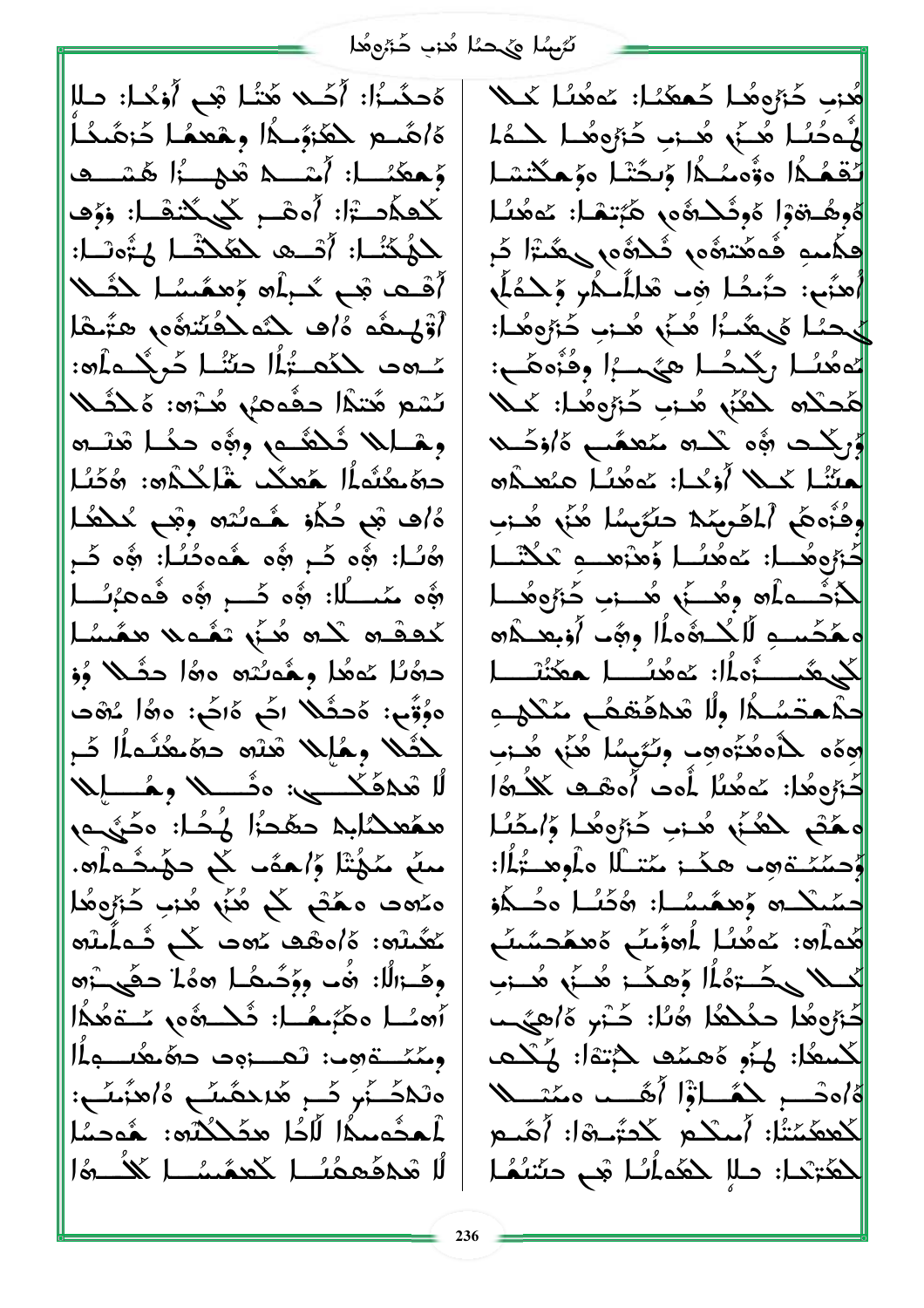المُومُ في المصرِّرة المُومَّة

ݣُمْ شَىكْ هُدْهْـتْ: مَثْتُـْمَا كُلّْ: أَفْ كَەھُلَّا ھَٰ;ئا ەھَبُعْلا: وِحَّەسُدە بِمَقْم كُمْ وِثْكُمْ نَاتَمْكَ مَنَاهُــٰ: هُــَٰٓىٰ هُــٰٓوَبِ كَرْوَهُا: مُـُـهِ لَمَــلاً فَكُــمٍ كَحَزِّتــر: حكَّ هِم هُنُرٍ حَمْمُطْ هُنَّا وِحُمَّدَنْبُو مِّھمُا مكْبِكْلُوبِ هُبُسُلًا: وِتَعَشَّـٰهَ مَّةتَا هَمهُةْا وِثَكَى: دُرِ هُزَى هُبْسَ دَّرُوهُـا ثَكُم لَمْمُعْـا: هَ/بِـمْ هُـزُو تَكَمَ لَمَدْ عَمَنُو هَكَفُشُمَوَّهِ وَلَا وَلَا تَتَثَلَّا حَزَهُا حَقَّهَ كَعْدَه وِحُكْفًا: أَبِ ݣْلَاهُ! وَهِمْٓا أَبِيهِ حِنْقَيْتُهِ وَهُنَّى هُدِبِ كَرَّوهُا هلَّ لَا وِهُنْكُ ۚ لَا كَرَ حَدْهُا هُنَّا وِهُءنُدَهَ هُمُؤُكْلُهُ أَهْلَا و هَسُـا وُلحُــوٖ هَـعكٰعُــا ۞ه وهَسُــو حثُكْ†ة شَكْكَعْزُنَــكُا: نَكِّـ: كَثُكْ†ة كَبِراًا لِمُؤْسِكِي هُوجِسًا وَحَدَّكَ وَهُورٍ ىْكْتِتْمْتْ: أَهْكْلْ كْحَتَّىْسْتْقَا: أَوْهَٰت لْالْحْسْــْمِلْ: كَحْــٰهُــٰ لِلْهُــٰـٰ كَلْـْـَــْـبِ ݣْلْانْسَوْقُ *تْ*ْعَصُّا: ھَنُّےوْ ہُ/تُسْس لْكَتَّتَبِ هَكْكُمُّە كَتَّتِرَا هِمَتْعَلَّا عْجْتِهْ وِكْبِلًا هَبْـعِكَا: أَحْتُـٰا وِقُـُـٰـ حثُلآــُىُ بِمُحِنُبِ مِمُسُــا لَلْأَــْهُا وۡكُــٰہِ: هَلَّاَشُــٰڡہِ هَٰـٰذُومنُــٰبِ هَٰہُـطَ:  $\bullet$   $\downarrow \bullet \bullet$ تحجزا همُسُل كَلَّـٰهُا وُلِّـكَـٰ ۚ هُء وُحِنَّـٰهِۥُا وْبٍ وِمُــوَحُـرٍ لِللَّهُـُـا: أَلَيْــوَلَمْلا حكْفِسُهِ مُسْلَمَ مَعْكُمْ مِنْ مِنْ الْمُحْمَدِّ. ەھٔىكْ; ئُىلا ۖ بُىُّەرُّفُى: ەۡعكَىلا ئَىلا

مَعْمَدِيْنَ مِنْ وَوْوِمِنُوْسَا وَهْمِيْنِ إِلَّا لِأَوْمِدُا هِنُومِيْتُوهِ: هُـوَهُلا لِمُـوَّـوِدًا لَاه لَاه مُدْهُنُواْ هُـومُه ذُاهِقَمَـٰا: وُحِمَّرِ دَعُنًا وَٱحْجَوَّا ۖ كُلِّ حَذَّءَاؤُهِ: لِكَةُ أَنْ أَمَّةٌ مَنْ لَكُمْ هُـوَٰزًا هِنَّهُۥُنَـٰا حثَكْتُرُ: قُـزهُـا وِهُـودُنُه تــهةا للأحسُل لَاحْدهُ! حكْبٍ حشَكْتَبُ وُحثَكُمْكَى: ``دَهِــُ;ا ﴿ وَنُسْـاا وِحُـدّےٰ اللّٰہَ لِمَّتَــعِ كَثَيْحَــأَه أَا وِدَّائَــمِلًا: وِكَـــلا فَعِنْهَاً): هُجِزًا لَّا هُجِماًنُا نَهِ وَا لْقَحَسَنَ وَلَوْدَكُمْ وَحَكْمُوهَا: تَسْلَمْلَا أَأَسْلَبَ ةَنفَسَّةَوَ كُلْسٍ هُنفُسِيلًا لَعْتَقَب: مَمْلًا لَكُمُمْا وَحَزَا دَه: ةُ/َ هَٰذُهُ مَا رَالٌ يَاْلَ لَـْ10 لَمْ شَلا الْمُماتَعُنَّمِ حَذَّە مَدَّكِيَّةَ: ݣُمْنَا مِحْبِوَٰنَا تَعَمَّكَـتَ لَكَنَ: ثَـكَلَّا أَهُـكَتِ وِهْزَمْهُ كَلُّه ثَمَّعْزًا هِمُعْنُدًا بِعُمْم أَكْبِ حِهَّىشُـه اه: عَعُـا لَّا شَعَهُمْتُنَا وِيَٰتُمَٰا تَمِسْلَ کُمْ حُسسُتُم: يُّةَحْلُ أَهْتِسْا لَمْكُم فُلا كَقِفُبِ مِثْلا لَّكُمُتُم شَرِيُّكُكُمُ : مُثَمَلُوَا مَحْـُمَدَهُوَّا تَعيْهَا خَنْمَم مَعْدَدًا حَدْرُه: أَسُلَّا وهُمسُ أَلْـ دَهَكُمْ فَــْمَا وِهُــأَمْ لِحَقُّدِمِكُمْ لِمُعَمَّلُ مِنْ يَعْمَدُو: 16% لاهَاسُه وشَــــلا هُـتَـــدُا حَدَّـــۃُا ا لْمَانَّهُ:بِ كُلْ: شُمَلُّىنْتُ فَـٰٓالِكُـٰدُا بُّهُ وَ حَمْحُه أَمَّ سَكْبَوْ لَاهِمَّمْكُمْ): وَخَزَه كَبُمِــدُا لِمَّــدُوبِ هَائِكَــــزبِ لاَ مَا مَا مِنْ الْمِرْ لِمُعْدَاتِهِ مِنْ الْمَرْسَدِينَ مِنْ الْمَرْسَدِينَ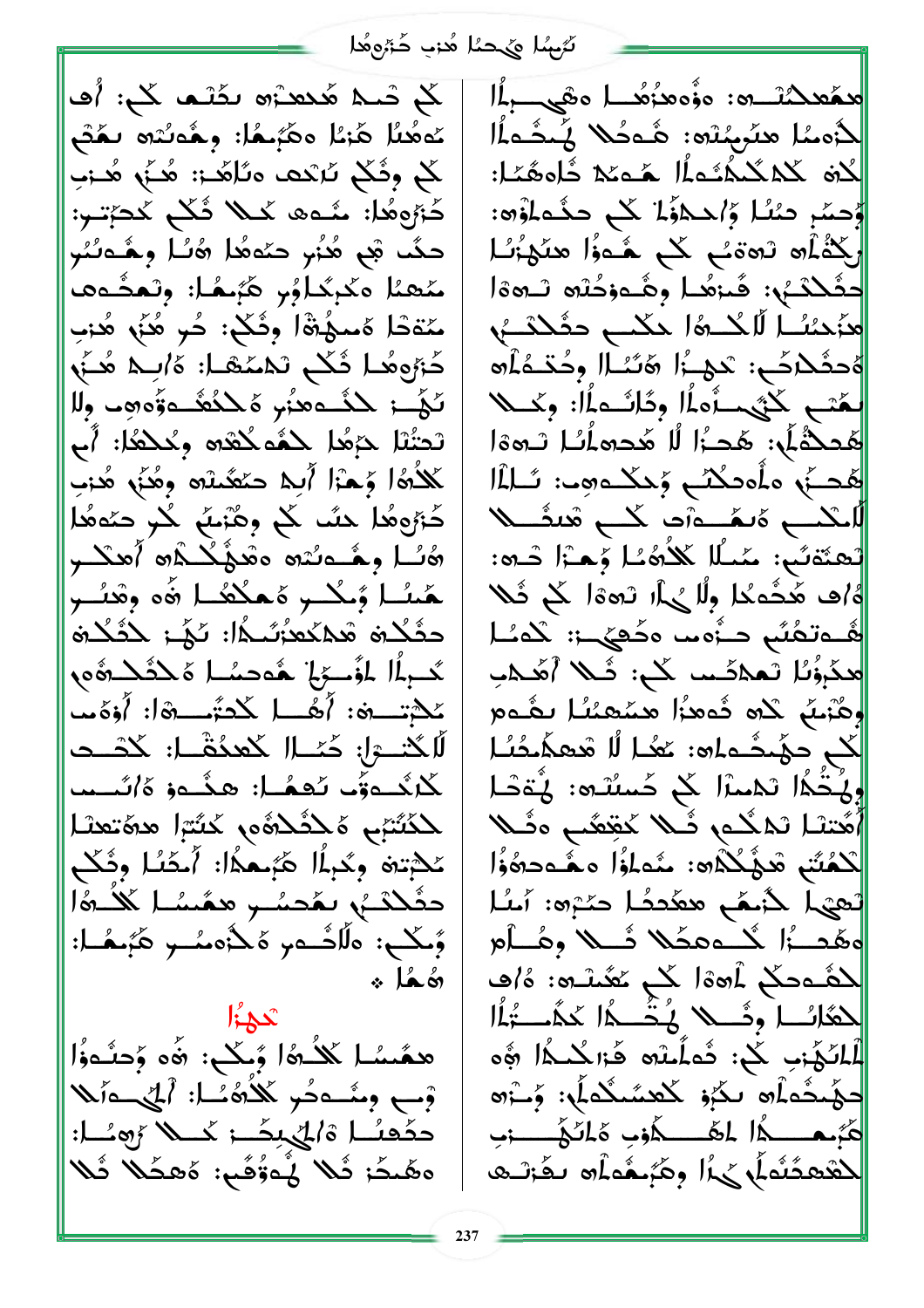المُومُ في المصرِّرة المُومَّة

وَحَزْهِ مَدْ هُ مَعْ الْمَعْدَلِ لَمْ اللَّهُ مَسْلًا لَهُ مَسْلًا مَحْمَدًا هُــزبِ كُرْوهُــا هَــْبِمَــْ كَاهِكُمْ مُكْتَمَّة مَعْتَكَ لَكَةَ الْمَارَةَ هُـ٥وُتُه لَلأُهُـُـا هُ/هَيْـكُـا وُ/هَٰـ: وثَــلا وؤُسْــع كُــد هفْــه¤ْزُبُ لُـهُــۃ: أَسُل هُ/حبِ لِكَمُلُه ٱلْمَنَّعِ: هَاهِهُنُـل لْحَمْلُه مُحَبَّبَ وَثَلا وَمِعْ هُمْ شَبْ كَب حكُــٰٓ;ا أَمثلبَ وكُحْــر إنـُـا أَف ﴿وَ لَحْشَرْ: هُوِؤُهُوَهُمْ هُمْ هُكُمْمٍ لَحْشَرْ: النصرز ككف مسته نسر مبانينه كَرْوَهُمَا كَعْمُسُمَا هُنْزُهِ مَمْسِوم ئعقم حقّەھك فُەھزُئەھە ەقْب مْــهدْده هَّنُــزُا وَحِـدُهُ هُــْرَه حرَّحنُـا وهَدِ أَنْ أَشْتُ مَدَّه مِلْهِ أَسْتَهَا: ەھْم لەڭلە ئىلەد ئەتنى ئەن، ھُنُا وَلِيُ رِيُكُدُه هُبُيمًا: هَٰحِشُوطُا وهُنْزَه أَلْمَاهُ: هَكْدَه أَلْمُبَلِّد: هَا مَكْنُل وهُّب حهُكُماً مكْقَلًا هَدْ، مَكْتَ ھُکُنا جُکُم حصَّحْداُہ ہلَّا مْلَکُ كُده هْبِ أُهْكُرُنَّا هِ ثُورُهَا: كَـرَّب حكَّهنُـا ەُحرَّەمُـا: ٱلمَرَّمُـْـد حَمَّـەووُّا هَحفَمعُدا: ٱلمهمَّز حكْمِها مَيكْمُ؛!: مَعْدَهُــم حقَّــهوُّا هُحكَّرْسُـا هُحتُّومْسَـا: ٱلمحقَّف هِي رُفِّ المَحْرَهُ الْمَحْمَد ثُلا نُوم: ٱلْمُهَٰجِ وَٱلْمُنَوْمِ ٱفْتَوْمِ حِسْمَعُدا: ةَ/هِكْمُعْهَد حَقَّـهِ وَالْكَرَّــرَّا: حعَّ: كَـع مَّتَدُلًّا هِـعُومِيٌّا، إِيَّا: أَهِـتَو كُمْ هُجُبُّا هَاتُمْ هَمْ أَلْمُحُواْبِ ەھَزْھَبْ خْتِرْخْتْرُو جَزْوَٰا كِبِحَنُّ ُابْتَدْ.

أُهِ كُرُبُّنِي: هُـْكُـدِهِ و هُـزْمُلْ كَـفَـُـزِهُٰلْ هُنُا وِهُٓزَهنَّع هُۥٕهَٚٮــوٖ همُهمَّـا هُنُـا وكَرِيْدَاوْھ: ەَحِيْرِ لِمُحَمَّدُهُ هِدَّےهَ مَمْعًا كُمْ ثَلَاهُمْ شَلَامَتْتَسَمُلَهِ: ەھّىئىر ةھڭگىر ئىنگىر جگىباًا هَبْمِـهْا: هَاسُــب لِكَتُسْبَرا وِهْسُـف لِكَمَٰلُو مِعْرَهُ: ﴿ هَٰلَا فأوهثم والمكالمصّ لِهُه وِحَعِمُوهُما تَبْعِلُه لَكُلُهُ لِمَا بِمَسْمِدٍ الْمُوَسِينِ الْمُسْتَمِنِ كَرْوِهُا: هَاس أَوْهِمُا بِحَمْا هُم جَيء كَرْهُا: كَرْحْمْه وِلْـْ30ْ هُالُا وِمُكَــْب للبقُـزْهِ: لِكَمْهِ وَمُمَكِّدِهِ كَايَحْقَاطِ وُهُم بِهِ مُكْتُلُهُ: هُ/هكُوْرُه وِتَـهِ وَا مَثْلُكُ الصَّارِ مُسَمَّدٌ مُسَمَّدٌ مِنْ انْسَانِسِ |وِكُدووُّنْا هِكُلاَتْا هُ/هِتُماْ الْمَرَاسُ الَّبْعِ كَفَكْسِ الْمَجْمَعِينِ وَسَبْنِ مِنْ مَسْتَمَعْهِ مِنْ مَسْتَمَعْهِ كَقِيقَي لِلْأَوْهِ وِمُحَدَّدَهِ أَمِثْلَ مَشَدَوُّا لًا مْدْكَحِمُنُـــا ۖ حْكَقِفْـــا ۖ اوْٓ ـــــرَب هُوصِيُدا: وكُعِمَّسُدا كُلُّدُهُ هكَكْلَاه نُهْعَا هُوصُلُ دَهُنُّا \* **ئگرؤا** دِّ هذا هُة حُقا وَالمَحْمَا سَحْدُنَا وهَقَىٰ: اُثْمَاْ! وَذُكَا حَكْنَهُ1ْ نَرُّمِسُا. لَّفْتَ وَأَوْوَهُمْا: رُضْعُمْ لِلْقَلَاهُ:ُدُّء: كَعِمَّسُا كَلَّكُ هُ أَمْعَهُ صَمَّدَ الْمَعَي ولَلْكُـــومِ وَهُو وِكُـــلا هَـــوهُحِمَّا لْهَدِيمًا: هَفْلا هُدَهْنُه هِهَهْمُهُمْ قنتسه سُسْم لَاسْمْبِ وِهُــْمَبٍ. ثَهُه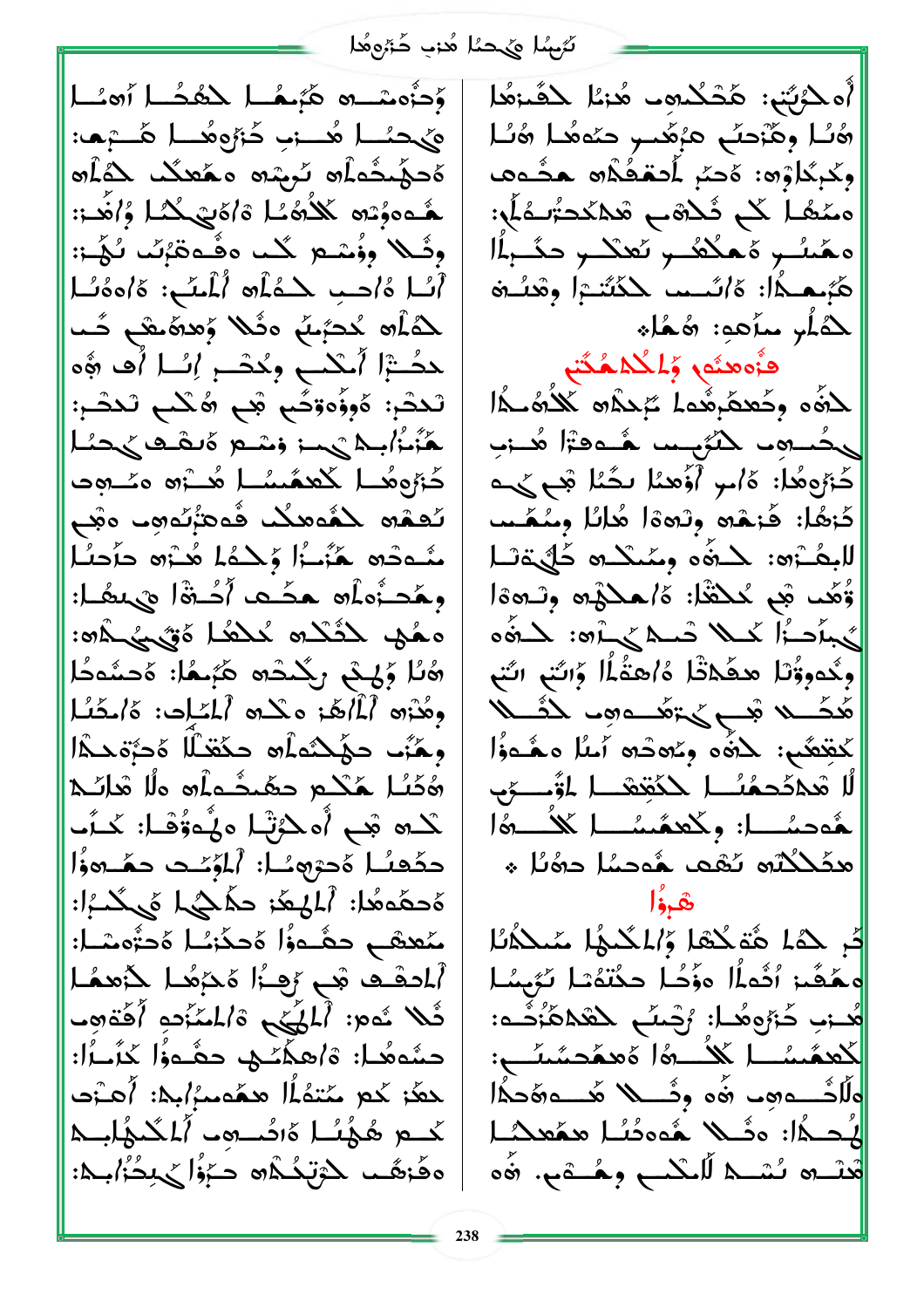لْمُفْلِّحُوهُ وَإِنَّقَا أُوَوِّيهِ أَنَّمِ: وَحَبّ هَكَــتومِ هُزُـــرُّا أَحــوهَا أَتَــوهِ: هُحنٌـه لحَفُنْـه ۖ لَلأُهُـُـا ۖ فَـزَهُــب ٱنـُـهِ: ەكتەھىما ەدۇھۇقا ۆھكىلا مىلگ رَمِحْتُ وَالْمُ الْمُوسِينَ الْمُحَمَّلَ الْمَصَدَّةَ: ەھم الى ئۆزا ئىبارا ھۇجىلى كى مَكْتِتَهُ مُنْبِسًا حَزْدَدْتُها دَوْسَرًا حْـه: ەھْھكاھىسەۋا ھىرىمى*ڭى*سقەھە: دۇداُا دەُە ، ئەھسەئىل لوھىتۇل كىنى ئى هُمكُحصًا لِحُدُّهِ: ٱهۡكُم ِ وَلِحُمَارَۚا يُنْوِ وَهْمٍ حِنْنَعُمْ هُـفَعِ لِـدَةُوبِ: كَـرِ هَاهَـا أَنُــم، أَهَـــمَبِ وِكُـمَـٰ: تَــــم دلُـتَمْمُاْ وِغُوُثْـا هُعجَـّزِ ۖ هُــُوُهِ; أهَٰكِ ومَحَكِدٍ هَتُلْ مَعْعَدُل مَعْصَدًا ﴾ لِحْدَةُهِ: أَهُكُمْبِ وُهِكُمْسٍ كَمْعَعَنْـا هَعُدهُوْ لِحَدُّهِ: أَهُدُبِ وِهُمْهِي أَسْتِنُا مَحَتمُمُ الْمَسْتِ مَعْشَرَ الْمُعْتَبَرَ : وَهُوَ مِنْ ٱهۡـٰه ۖ وۡ لِحۡعَٰمَلَٰنَـٰا ۖ صَٰلِا ۚ هَبۡ حَسَّنُهُـٰا ۖ 0هُم مِّتمُأَا: 16ه همَّــ٥أهـ لِــــوهُ٢٠ أَهْكِر وُكِمْعِمًا هَكْفَ وَذَا: حَبْلاً كَايِّ: أَشَم: أَهَّــهَـٰ وِحُاتَـٰزِنَـا نُـصَّــٰ ەُمدىقىد للىۋە فې قانۇ ئالدا ئايلىر صُلِلِ هَبِي أُدفِسُا وِهَٰذَوُسِكُلُهِ ۚ وَلَاحِظْنَـٰا كُكَّ; ەَهُـەتْـر كْـرُەْم أَهُـكْبِ وِثْـلا اُلْمَاثًا اُڪ ھُڪُل ھُڪِ جَمَّدُ ڪُمِ مِنَ الْمَمْلَكَمَّةِ مِنْ مْعِكْدَُبِ وَثَــلا ـأَوقِــۃُلُّا هُـَــدَّـب هَٰؤُهُّة وِ .. وَثَــٰلا أُهــٰٓةُ أَا شَعَلَاتَـٰبَ وِّمُمْسْلَاه: هگَلاَلُهُمَا اُفْ مِنَّعٍ وُّهَانِّکُمْ .<br>وْهِمْنُلْكِيا: هَجْسُمِع كَبَارُا وُخْلَــة

كُمْ هُجْرَت وَلَمْ سَالَمٍ وَاحِبَهُمْ مِنْ مَنْ مَنْ مَنْ مَنْ مَنْ مَنْ قُدْكُمُه هُلَّا هُمصْدًا حِلْعَنْقَاسُوهِ كُهر شَكْلُهُ عَلَّى وَلَّا شَكَّؤُهَدَ وَمَ أُهْلُلًا أَهْمَلَادَةَ ۚ وَ هُدَهَ مَدْ مَجْمٍ لَمُحَدَّدَاً وَلَا هُلِّلْ كَلِّهِ خَاهِكُوِّيَّةِ وَجِبَّةٍ وَجَبَّيَّةٍ مِنْ أَنْفُسِ ق*ْكَمْمُكْلا هْ*مِ كَانُمْلًا: ه<sup>ْ</sup>لَا هْكَمْكْلُمْ دَلَّا تك مكْتْݣُـــەمِب ەكْلّْكْسْمَا كَــــر لِّجْعِدِ مِمْثَلًا كَلَّاهُمْا: 15عَلَمْنِدِ هُنْزَو دْكَمْعْتَمْدْ: بِشْيَا هَزُقُنَا جَدْمَاهُ للبصُـزُا وهُــرْن وَحــزًا حَـــره هكَهَــز وُهِكْتُوهِ أَهْتُكُمُ الْمُكْتُفِ أَسْبِ وَكَبِحُمِ الْمَسْلا وَعْصَدِهِ بَهُهِ وَهِيءُم ريَّكْمُـا دُفْـه كَتْكُـد أَعفُـع: هَامْـو لْكَمُنُــا وِنُـــووُّا حـفُـــوهده هِوَا. ۞ه وُهلِ إِنَّ الْمَشْرَاءِ الْمَسْرَانِ: فالمتحكم كم هُدهُم الله وَحكْسًا وَوْهِ مُسْلِمٌ فَزَهَكُنَّ فَيَ أَهُو وَحَذَّبَ مِنْ لِكْمُوْٓا هُحِجٍّ أَنُو هِقَةٌا هُعكْتْلَا: وَهُم هُوَدًا لِلْقَلَاءَهِ لِلْهُم مَنْتِ أَذْوِمِنُما هُبُمُما: كُلْسُ هُ هُنْشُوماً الأَمَرُ لِمُحْمَدُا: شَا وَكَاكُمْ وَكُذَا وْدَوْمِنْكُمْ الْمُبْلُومْكُمْ بِمَاءَ الْكُلُّ وَقَامَا ا وَهَمَعُنُمَاْ وَاحُقُهُ الْحَكَمَوُمَاْ هَقَمَا كلآت منسئه: لمفكئ من المسلم وقلكُما كَلَّهُا أَس لِمُعْمَدِ وهَلَكْتُل دِسَتْ الْمَحْكَلا هَادِيْنَ وَلِلْوُهَبِ هِ وْلِمُؤْسَّبِ حَنُبْهِا: وَّمُبُيْهَا وَهُدِيْكُمْ إِ وْمَحْدَى أَنُـمٍ هُوقُمَّمْعَى هُو هُـرَّةُ |